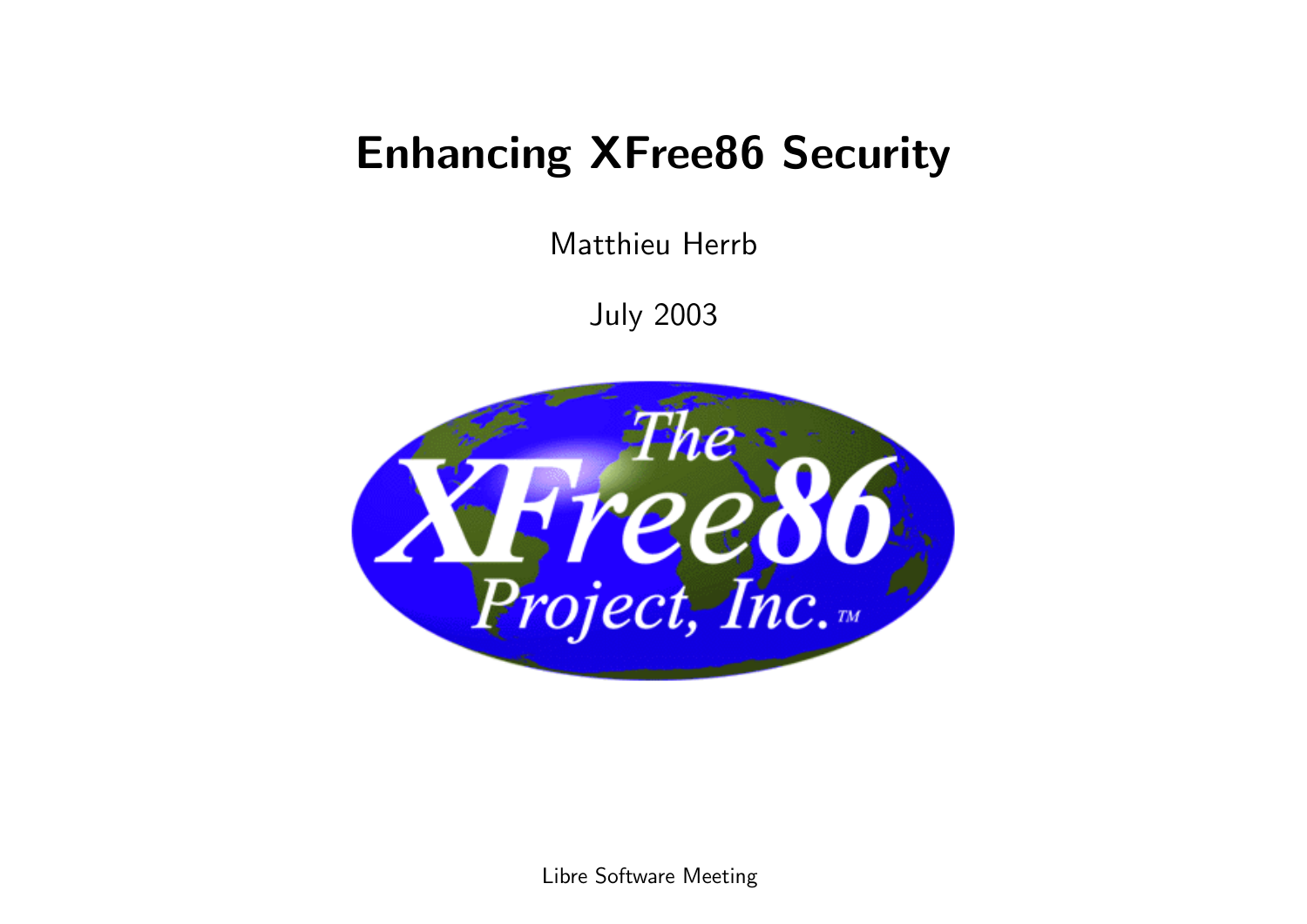## Introduction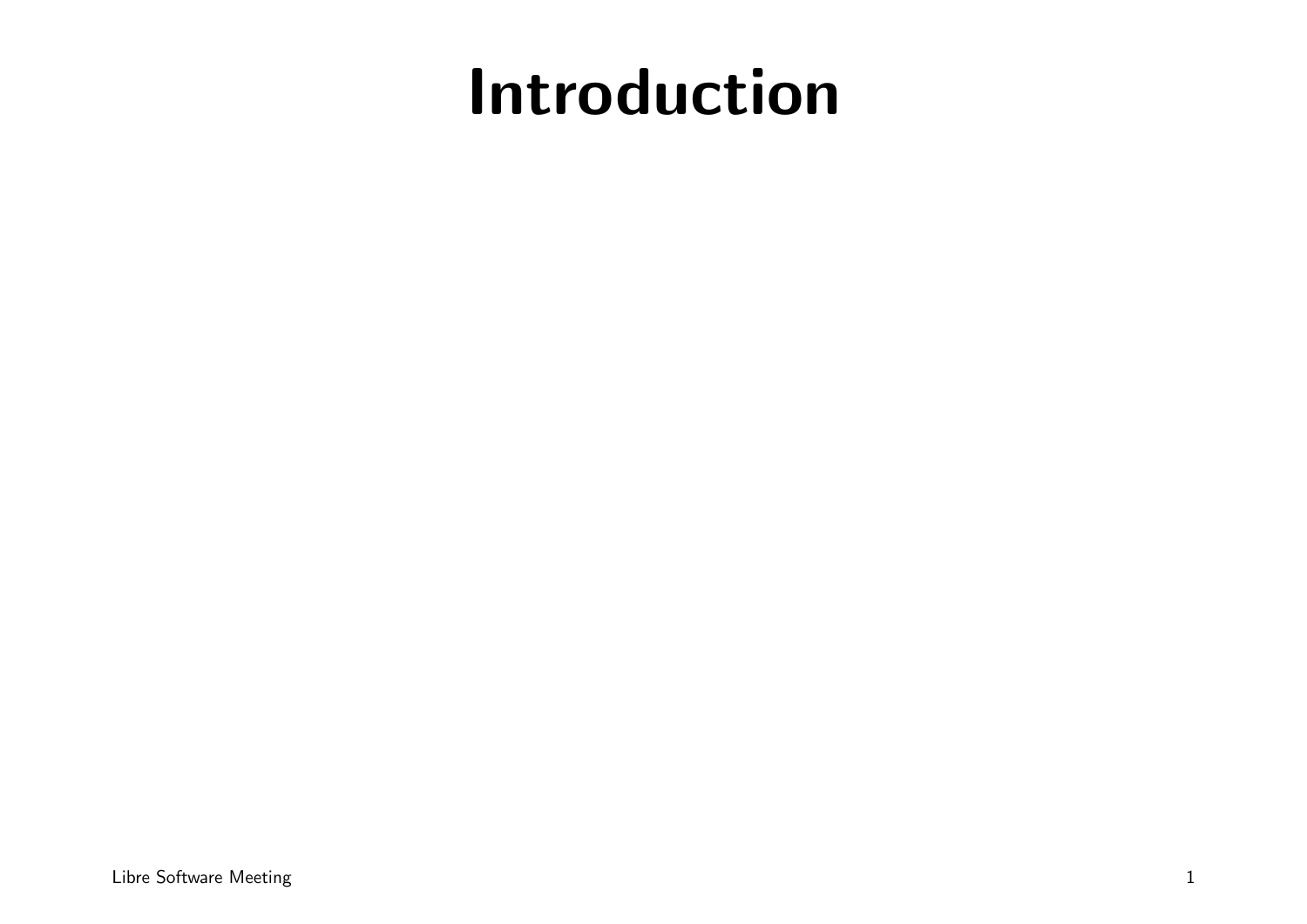### What is XFree86 ?

- a Free implementation of the X Window System, based on X.Org's sample implementation (X11R6.6).
- History: X386 (Three Eight Six)  $\rightarrow$  XFree86 (Free Eight Six)
- Runs on: Unix™, SVR4, \*BSD, Linux, Windows (Cygwin), Mac OS X, etc.
- Foundation for most modern GUIs and Desktops on Linux/Unix-like systems.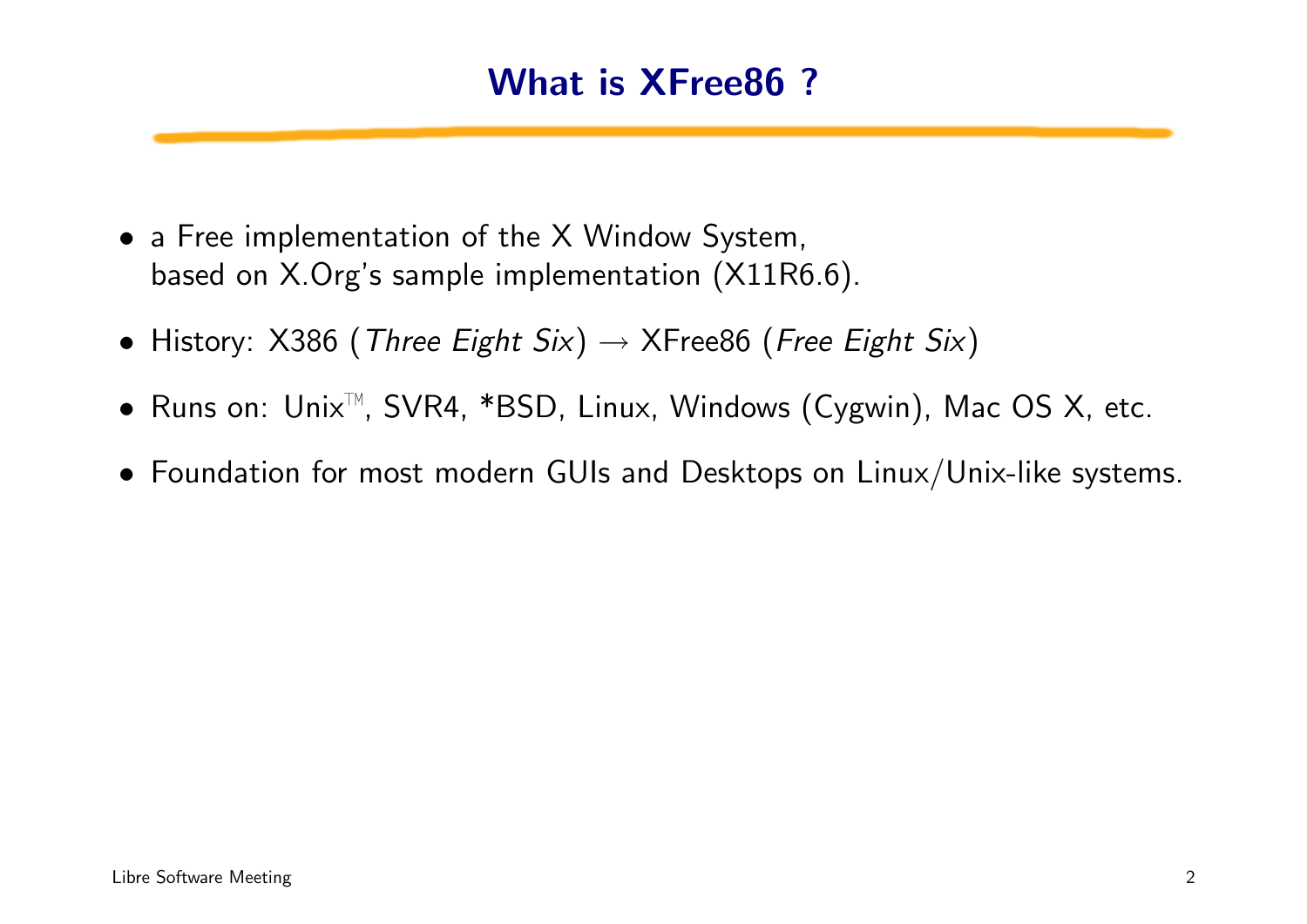### Security concerns - summary

Client side:

 $\square$  Setuid clients

 $\square$  Scripting toolkits

Networking:

 $\square$  connection setup / connection sniffing

Server side:

□ Server is setuid root

Various issues: xdm, xfs, proxies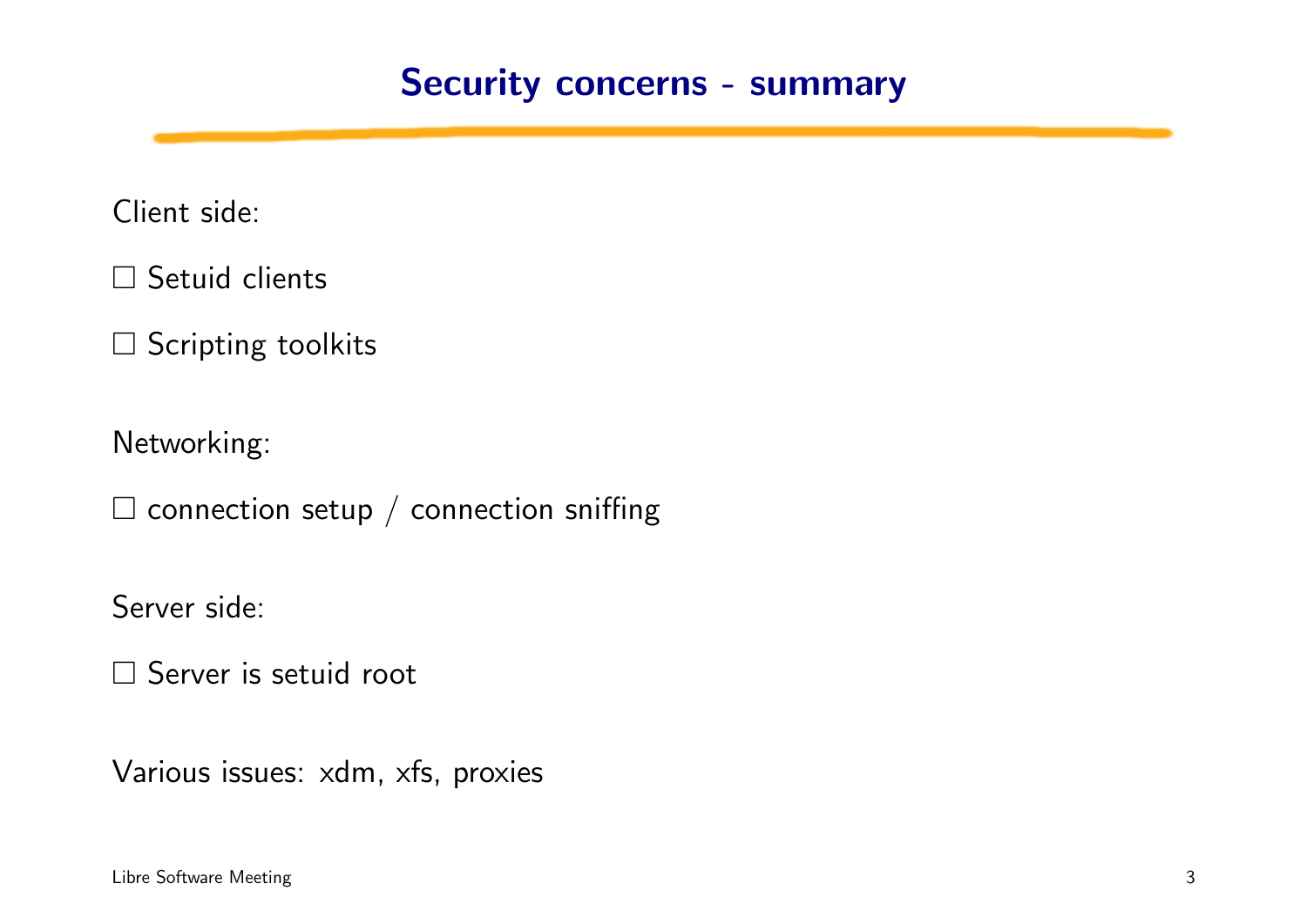### Chapter 1

# Client side security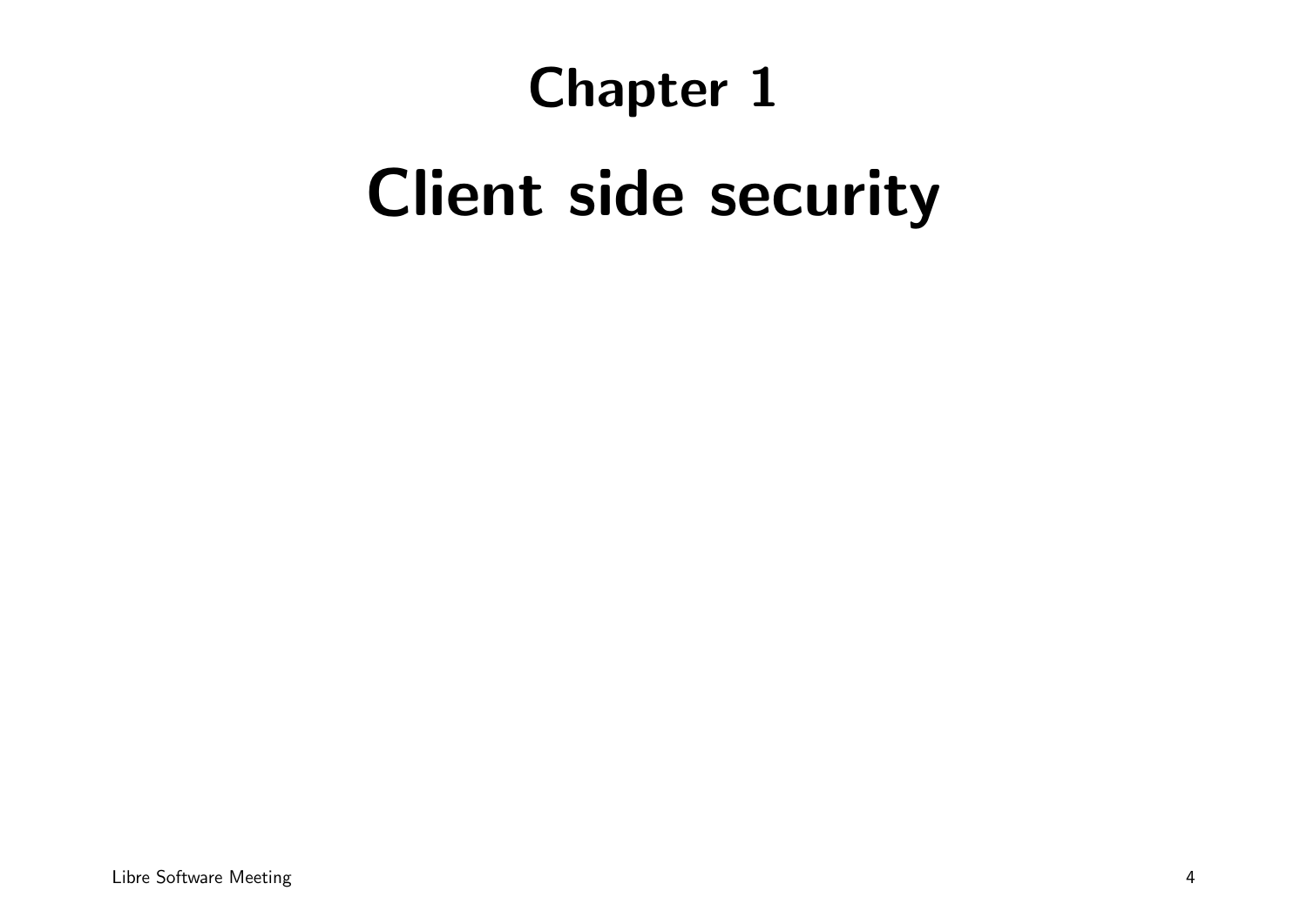### Which problems ?

Traditional application level security: handling (and limiting) privileges

Some remaining issues:

- xterm (on systems where pty allocation needs root)
- xlock like applications
- ICCM and other scriptable X Toolkits and applications  $\rightarrow$  out of the scope of this talk.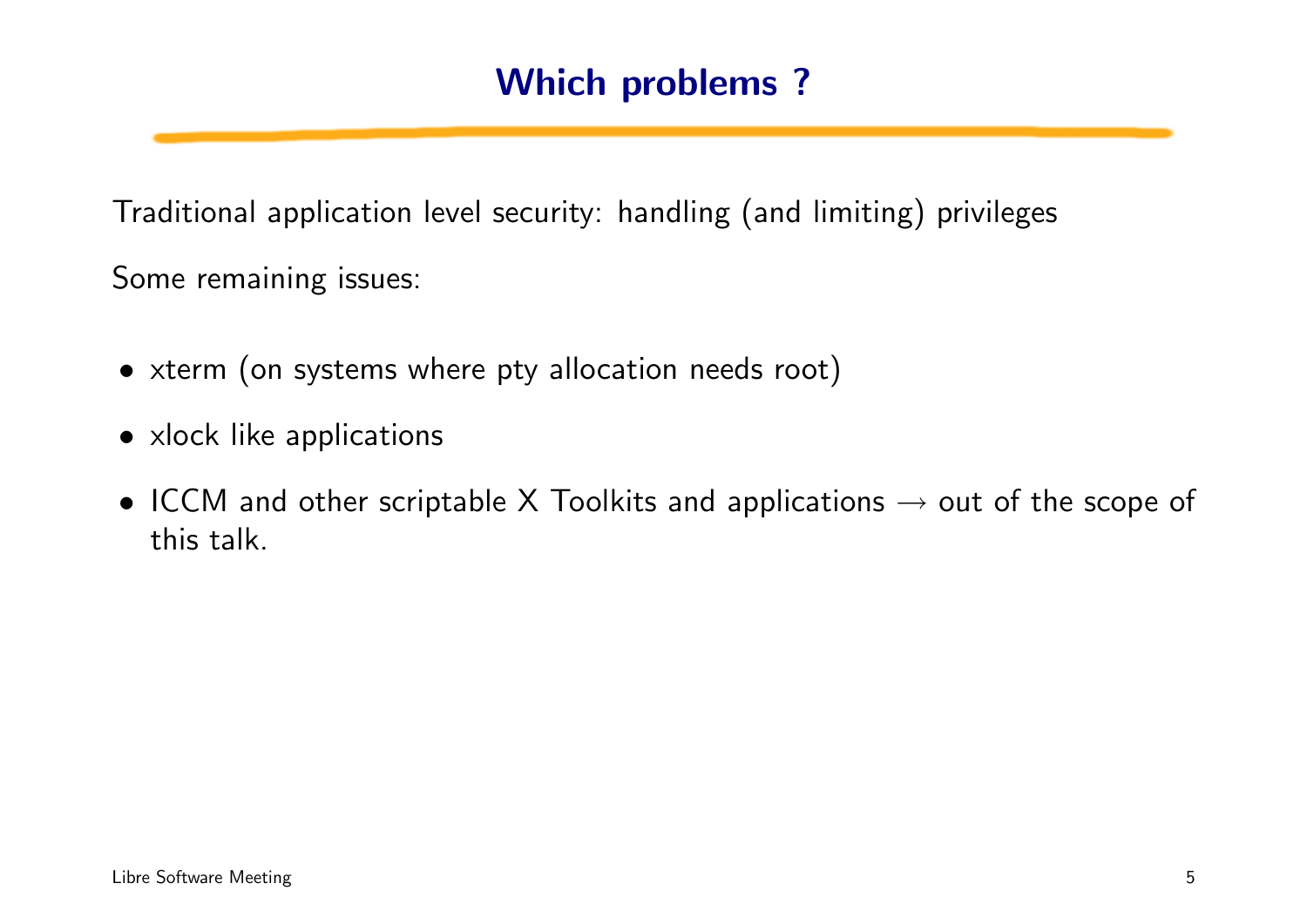### Chapter 2

# Networking issues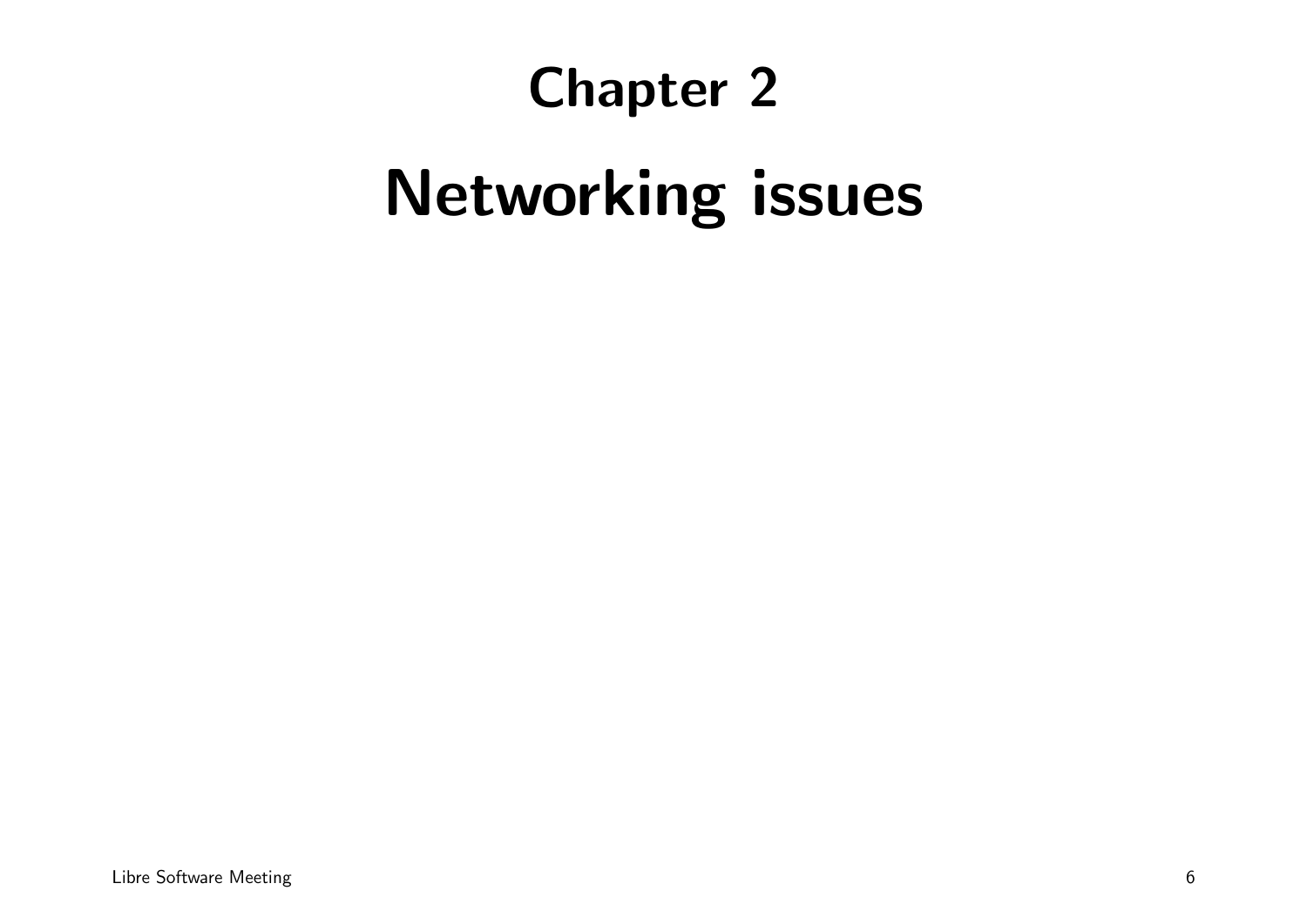### Security at the transport level

Access control done mainly at the transport level:

if a client is able to get a connection to the  $X$  server, it can take full control of it:

- display windows
- get events
- send synthetic events to other windows
- change X resource database
- access server-side data (atoms, pixmaps, etc)
- tweak video modes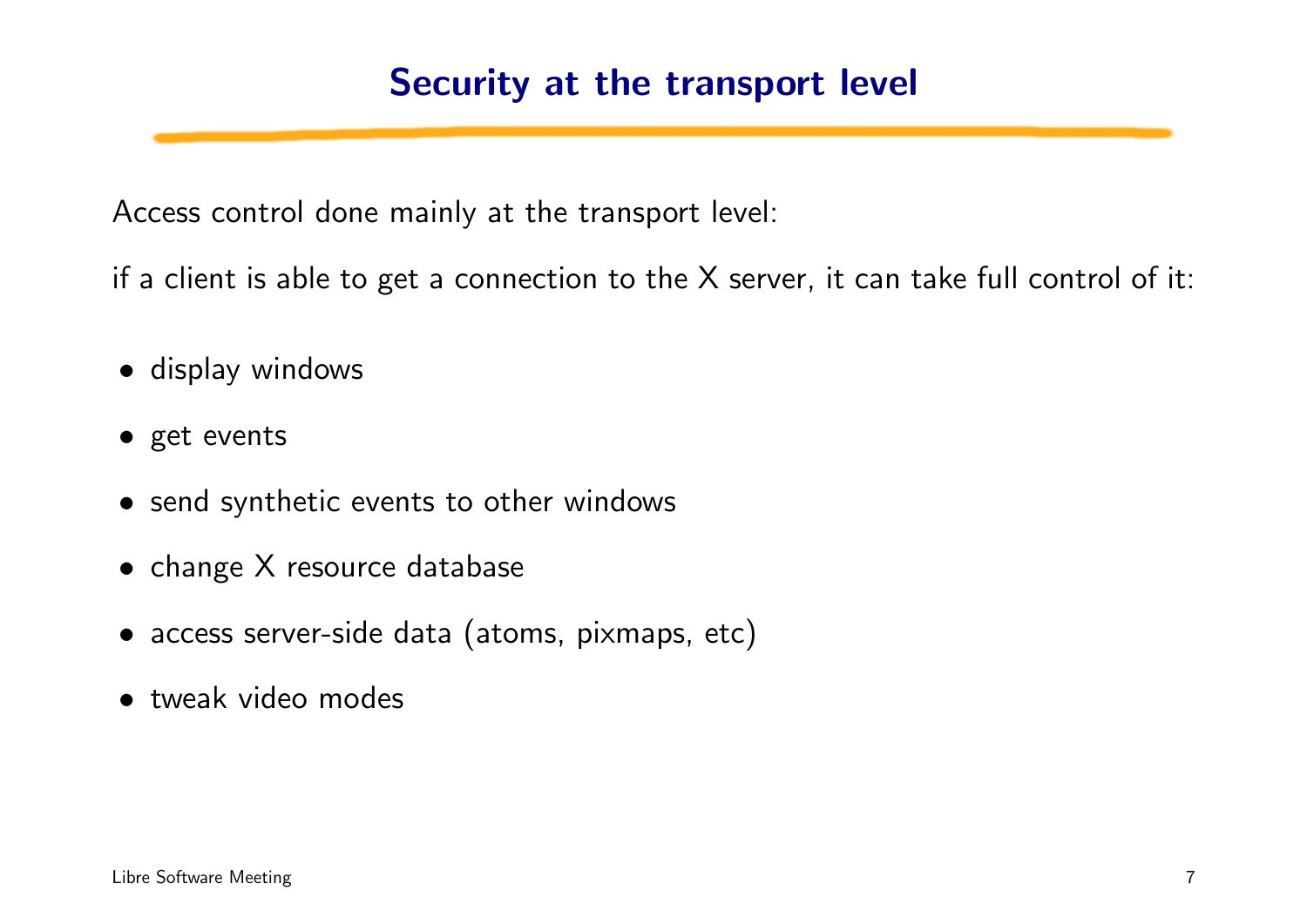### X11 Transport Security models

Transport types:

- TCP
- local (Unix domain sockets  $+$  SVR4 local) connections
- SYSV SHM

Authentication types:

- Host based xhost
- Magic cookies xauth
- XDM
- Kerberos, SUN-DES-1 (not widely used AFAIK)

Too many people still use  $x$ host  $+ \dots$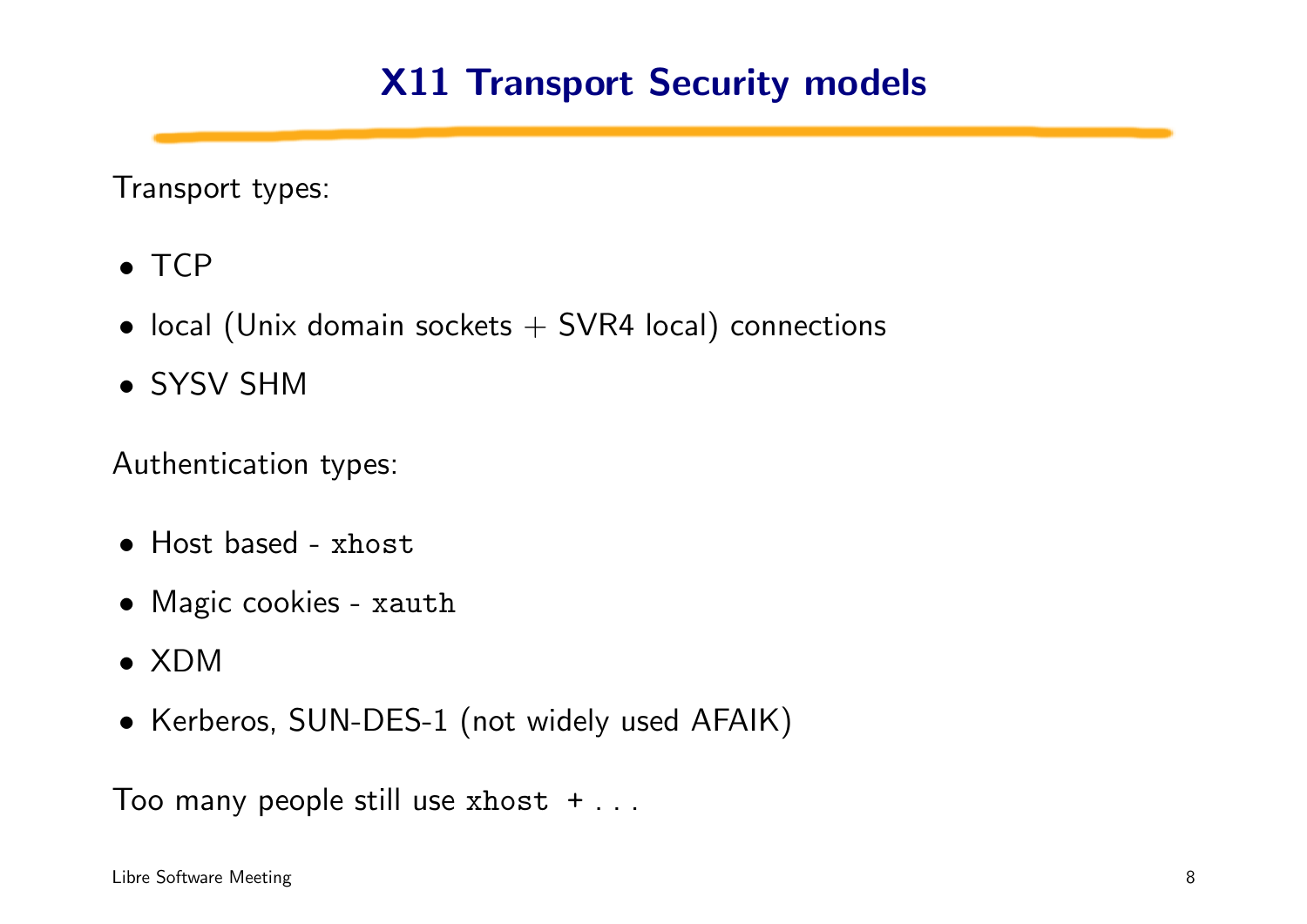### Host-based access control

The server has a list of authorized hosts (really network addresses).

When a client tries to connect, its address is compared to the list.

If found  $\rightarrow$  access granted.

#### Problems:

- any user on authorized hosts can connect
- some difficulties with multi-homed hosts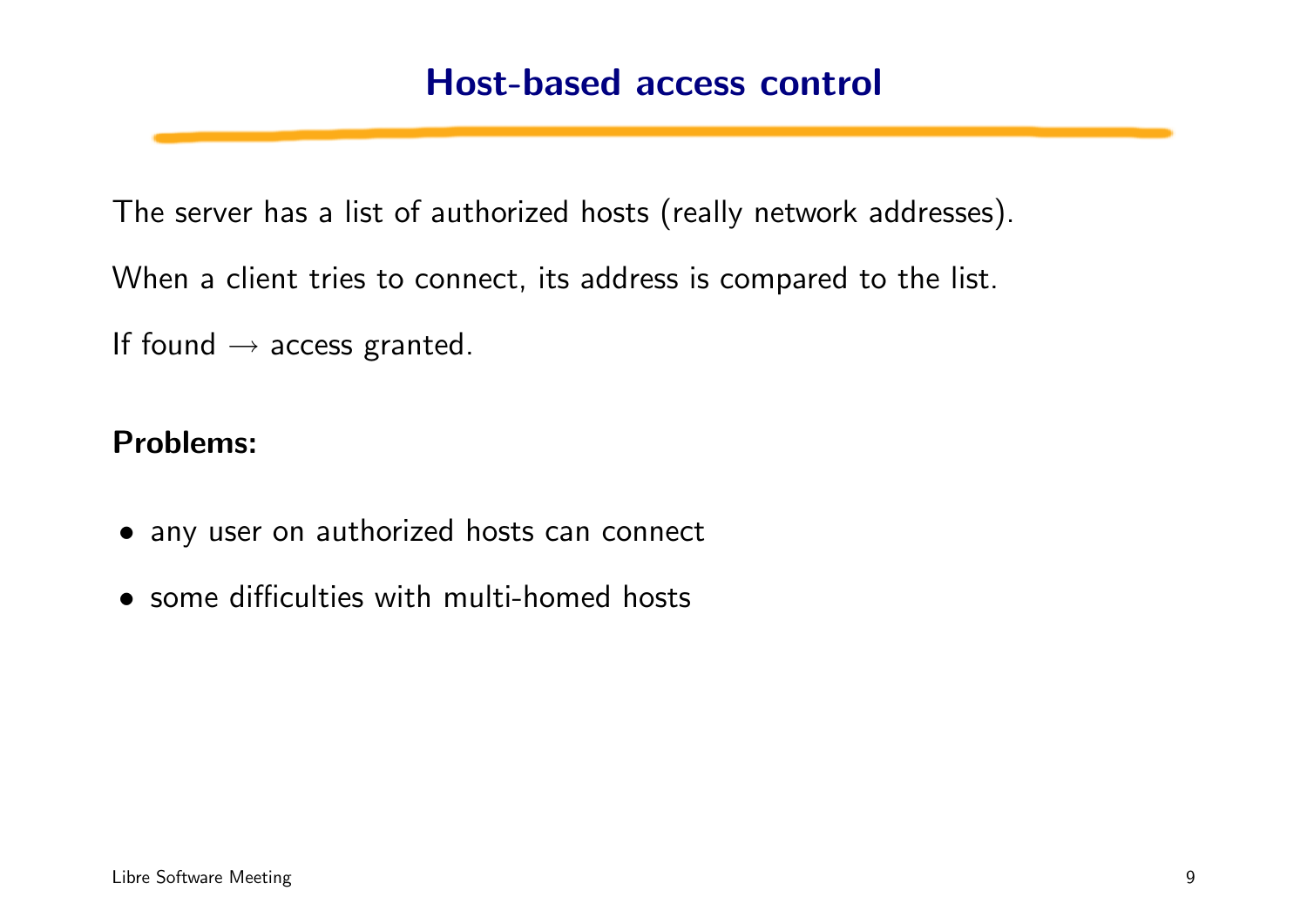### Magic cookie protocol

#### MIT-MAGIC-COOKIE-1

Cookie: a 128 bits random number

- generated at startup time
- stored in a file designated by the XAUTHORITY environment variable
- manipulated (exported/imported) by the xauth command.

The client sends the magic cookie to the X server in the initial connection request. The server checks if the cookies matches. If yes, connection accepted

Access control often equivalent to Unix file system access rights to .Xauthority.

The cookie is sent in clear text over the network.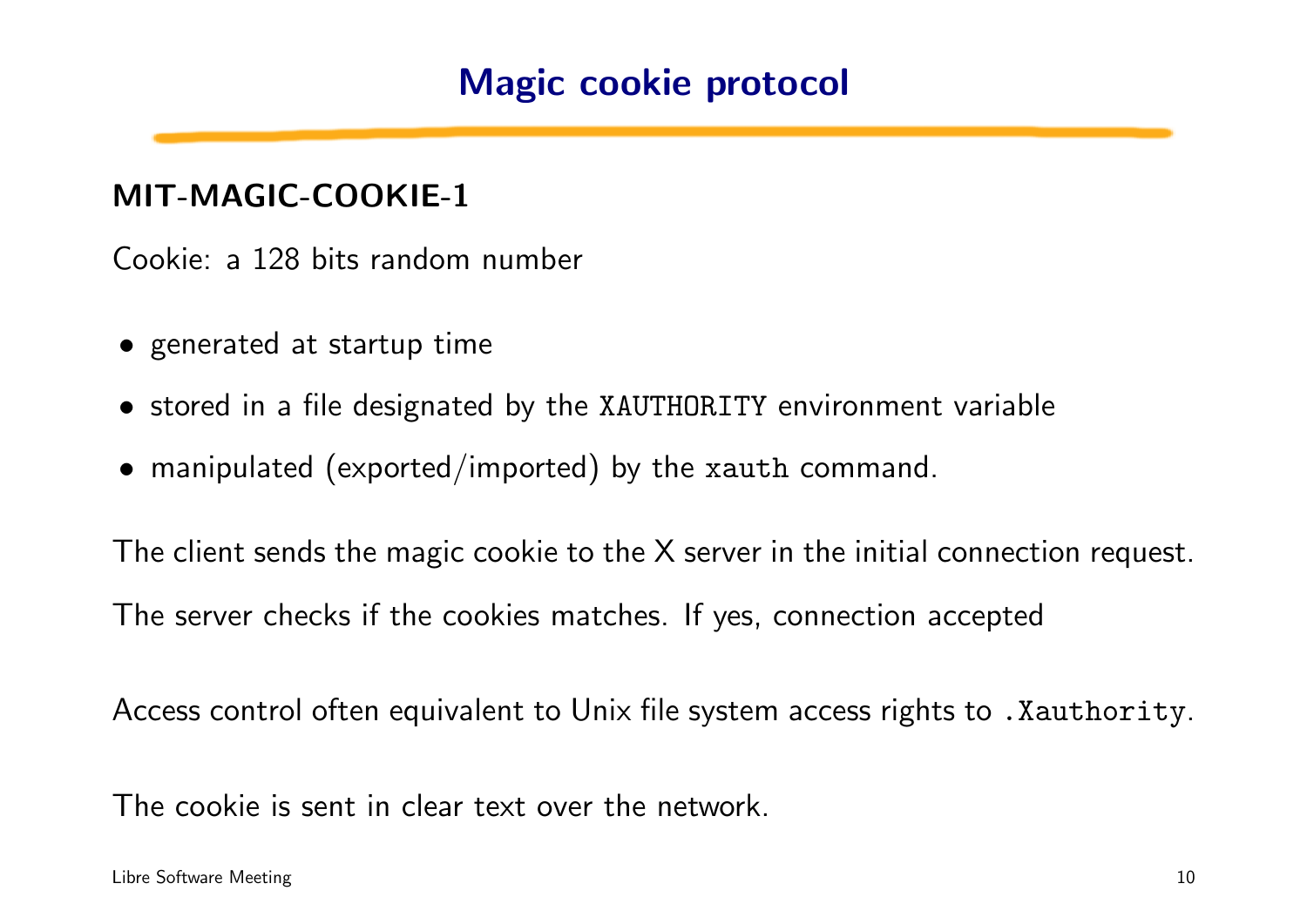### The XDM-AUTHORIZATION-1 protocol

Based on DES encryption - not exportable outside the US.

- create a 192 bit value with network address, port number, current time
- crypt it using a DES key
- send it to the server
- the server decrypts the packet, verify that the data is valid to allow access

The DES key is the shared secret.

Somewhat better than magic cookies, but not widely used.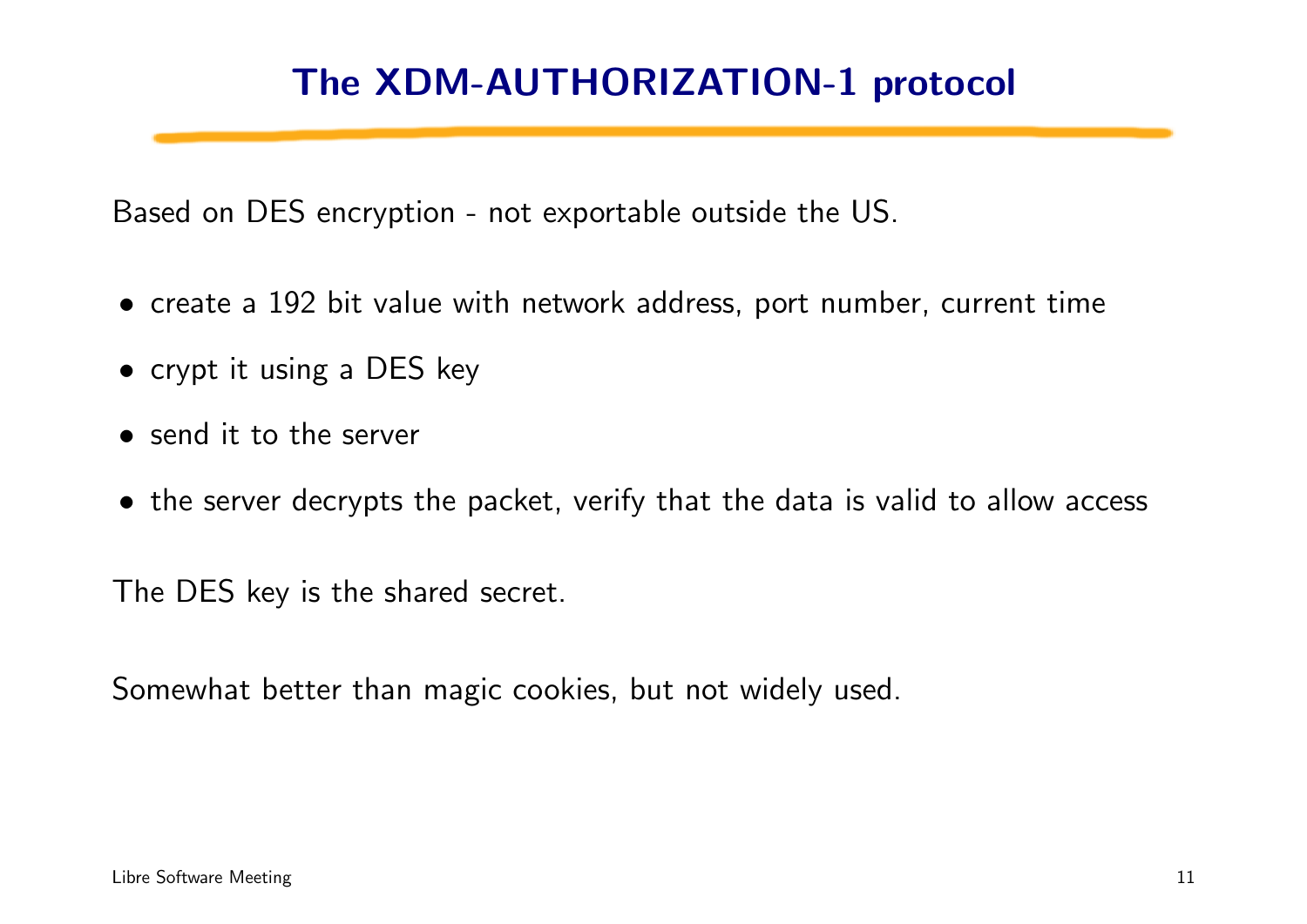### Other access control protocols

#### SUN-DES-1

Based on secure-RPC credentials. A valid secure-RPC credential is needed to connect to the X server.

xhost is used to add authorized principals (example: xhost +nis:unix.3715@xfree86.org)

### MIT-KERBEROS-1

Based on kerberos tickets.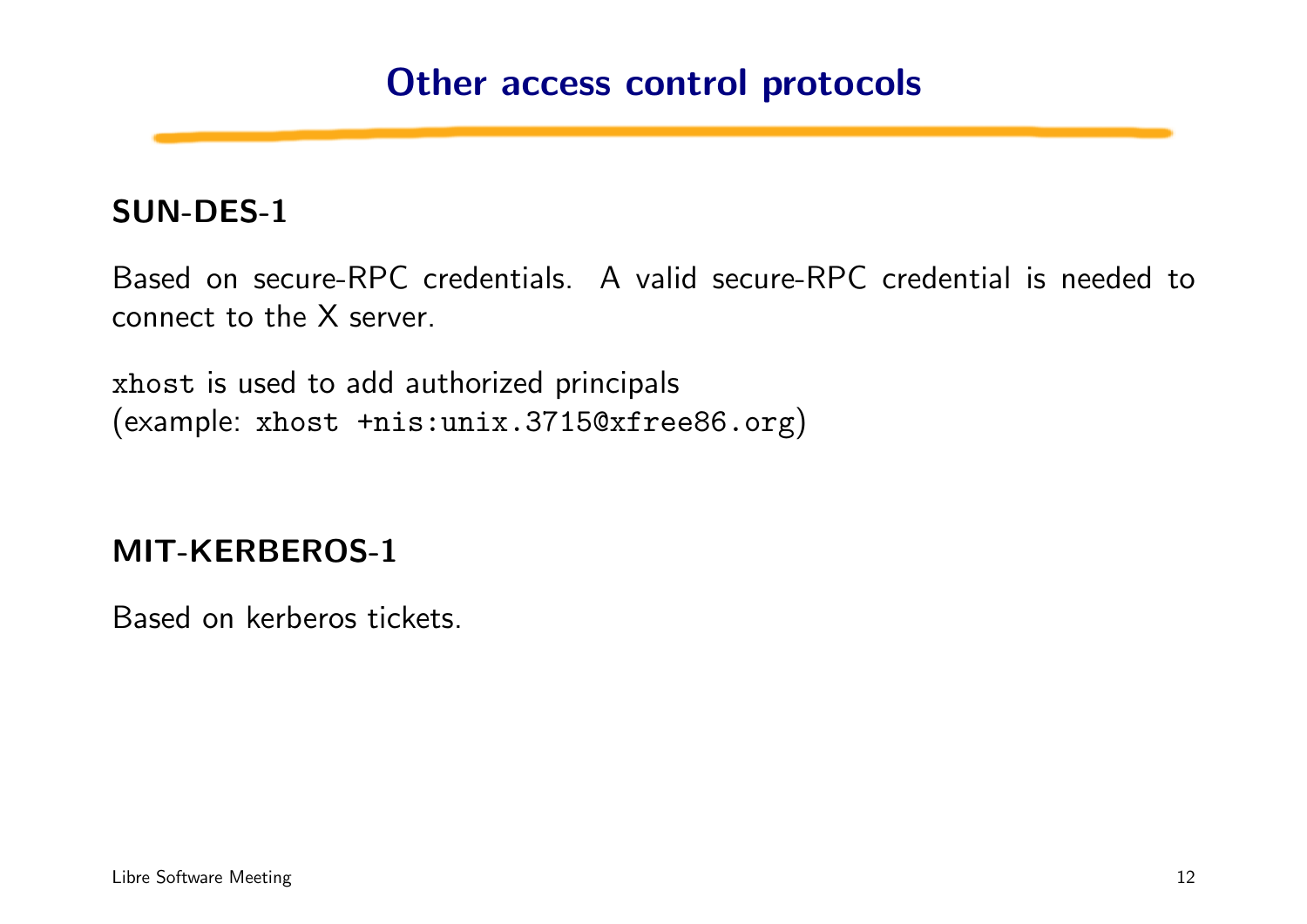### Secure Shell tunnels



Note: the cookie is stored on the remote system  $\rightarrow$  one needs to trust the remote admin (he can gain access to the local X server).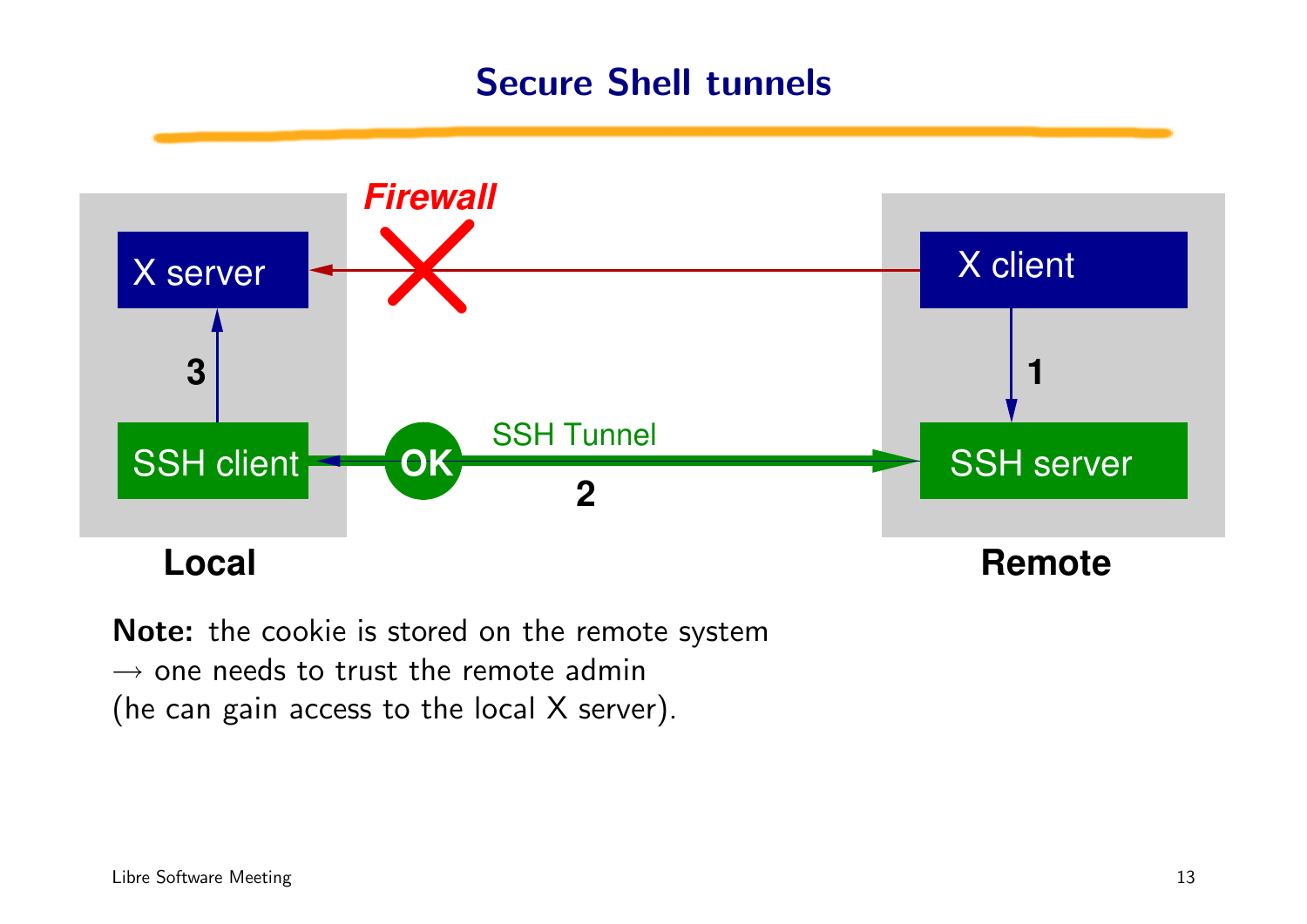### The X Security extension

Aimed to control access from clients to X server resources.

Policy based (/etc/X11/xserver/SecurityPolicy).

Almost ignored in practice.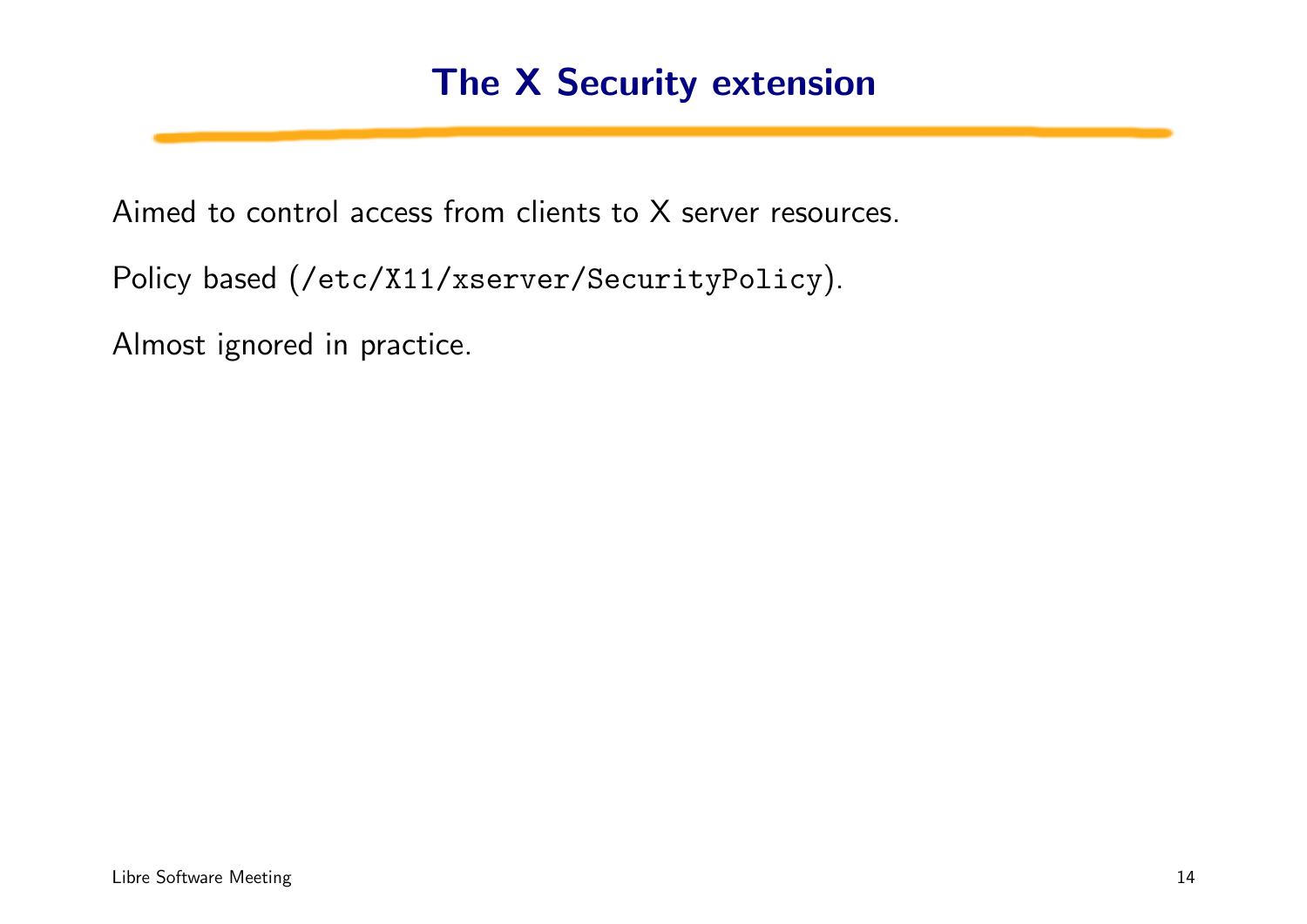### Chapter 3

### Server side security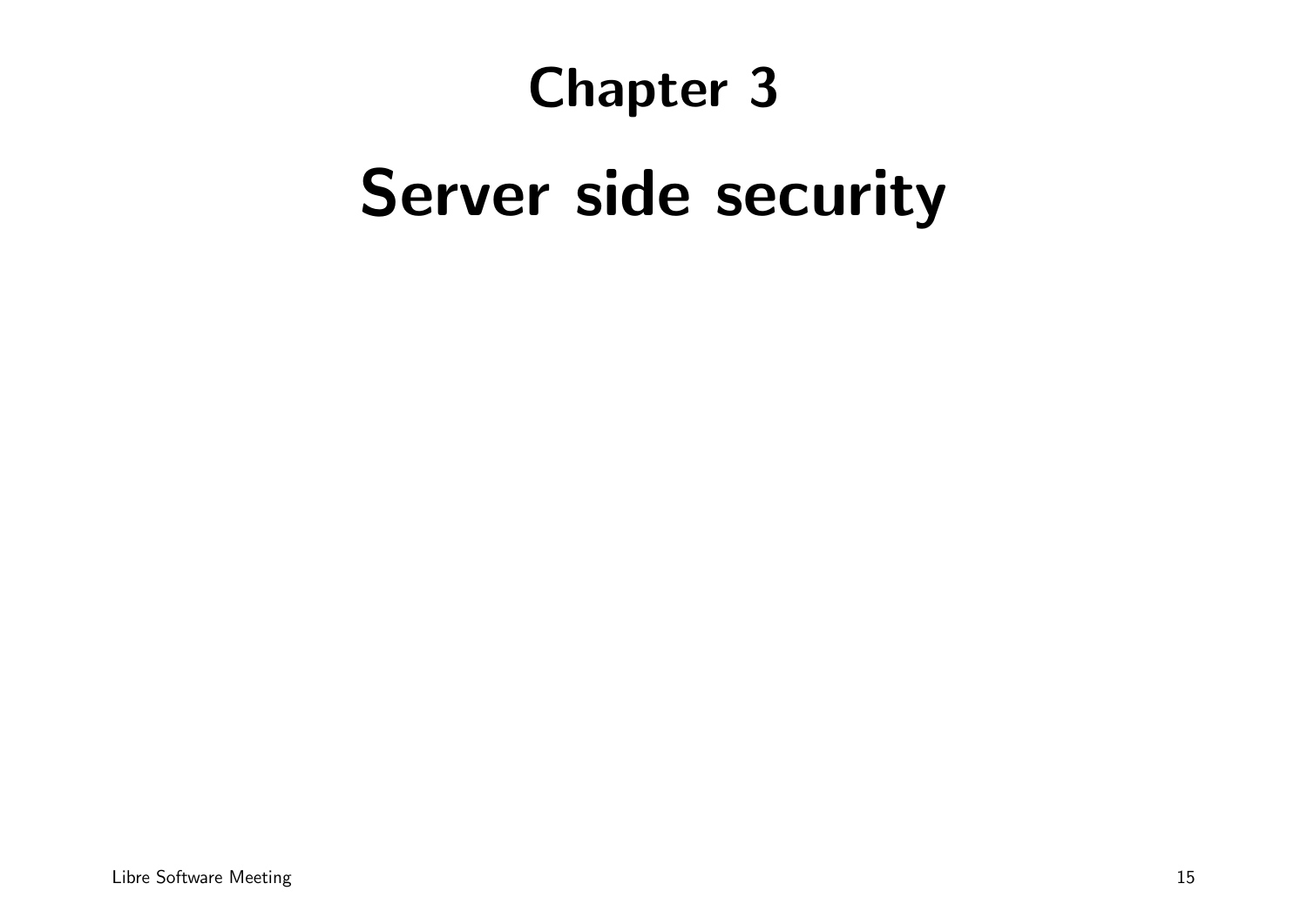### Threats

The X server is traditionally run as root.

Lots of non-trusted data are handled by the X server:

- X requests
- Fonts
- Driver modules (but only root can install them)
- Configuration file (but only root can set the pathname)

In addition to spawning a root shell one could potentially:

- decrement system security level
- load a user-land driver for a device that's not configured
- Brutal DoS: toast the machine (stop fans, re-flash BIOS, etc...)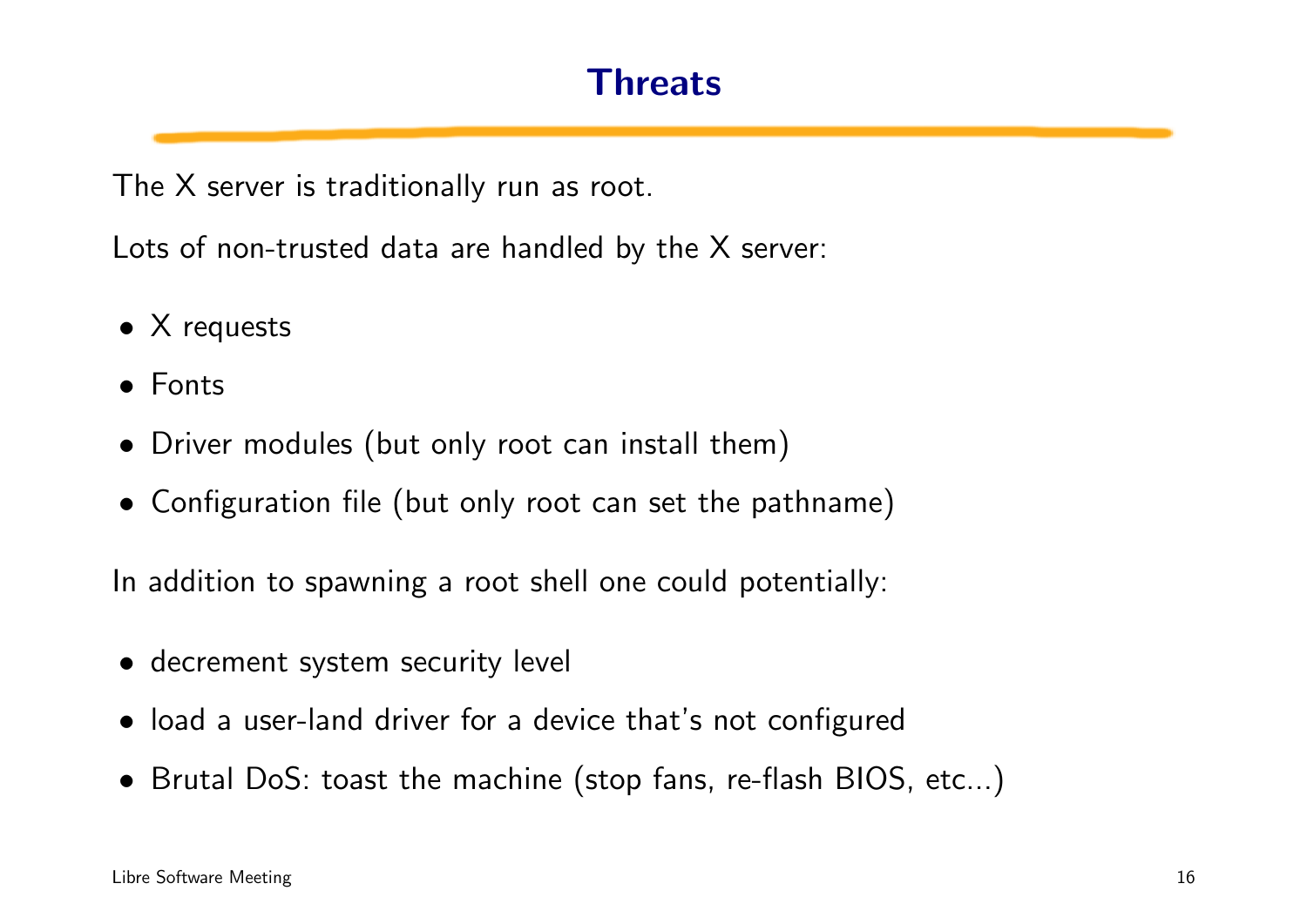### Unix domain sockets

Created in /tmp/.X11-unix/

Several processes owned by different users need to be able to create sockets here.

Difficult to handle socket creation correctly

Solution: (ab) use of server privileges to create the sockets.

| System                      | X server implementation   privilege used |             |
|-----------------------------|------------------------------------------|-------------|
| Solaris                     | Xsun                                     | setgid root |
| Linux. *BSD, etc.   XFree86 |                                          | setuid root |

Causes problems to 3rd party servers (ICE, xfs, etc. ) that need to be installed with the same privileges.

One solution: only use TCP connections (example: SSH X11 forwarding).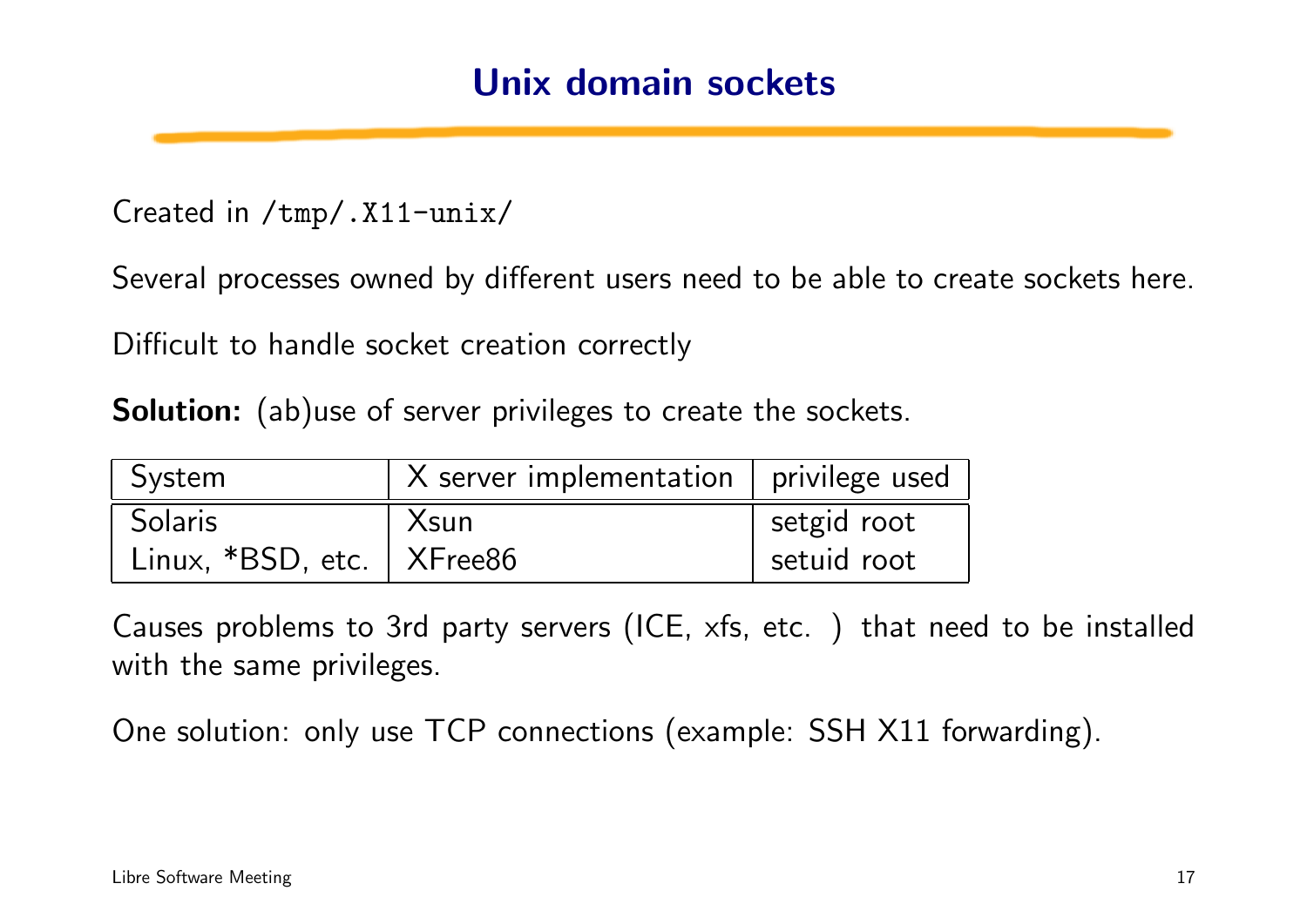### MIT-SHM extension - CAN-2002-0164

An extension designed to share pixmaps between a client and the X server for faster image display.

Flaw: The X server needs to be able to read the shared memory segment (and sometimes to write it). The client needs to create it mode 644 (or even 777).

 $\rightarrow$  the data is exposed to the world.

Solution: this extension needs to be redesigned from scratch.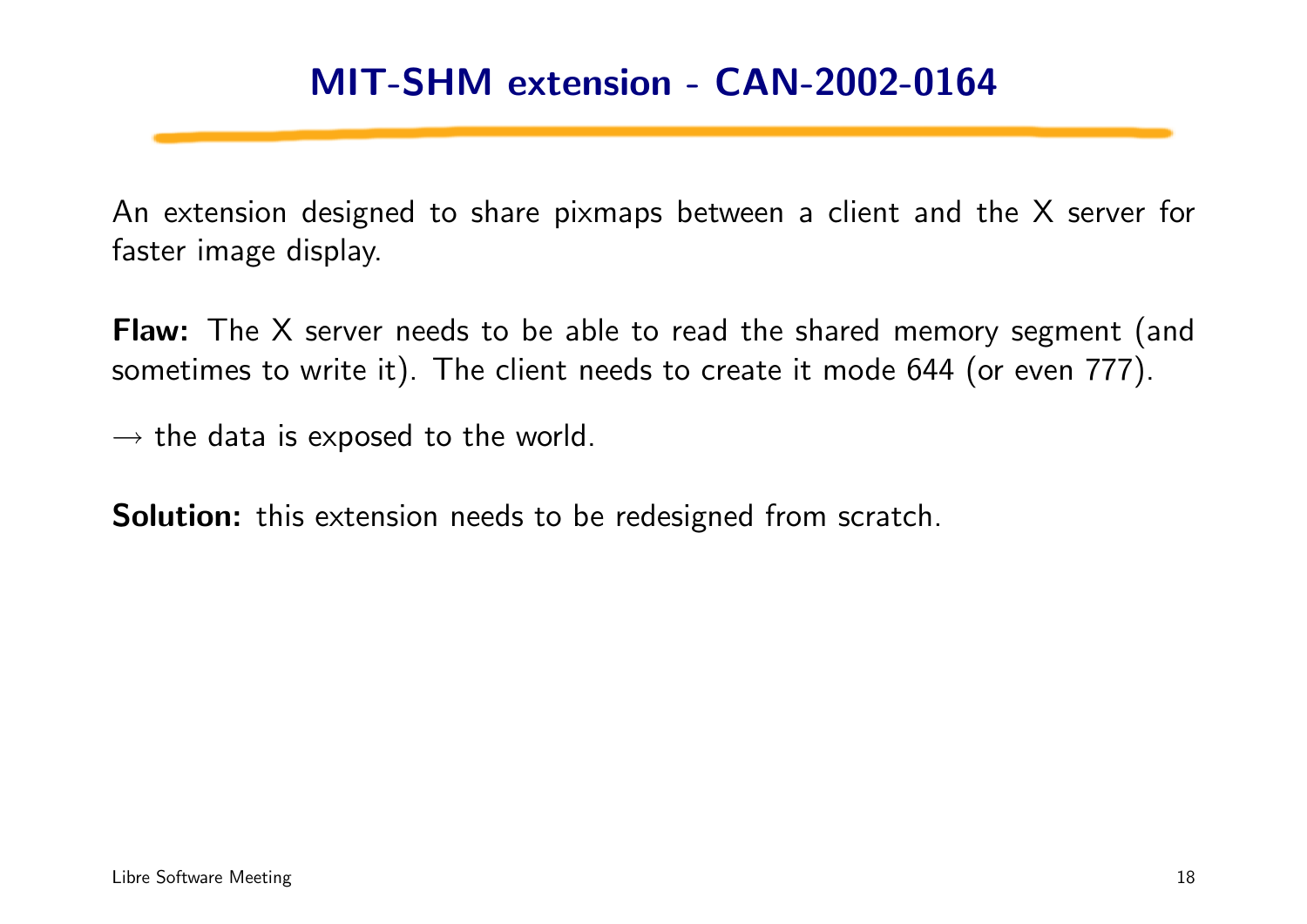XFree86 needs direct access to the graphics card hardware (DMA, registers, etc.) for:

- legacy ISA  $(+$  VLB) device probes
- hardware accelerated 2D rendering

On most systems this requires one or several of these:

#### • root privileges

- low kernel security level
- a special ioperm syscall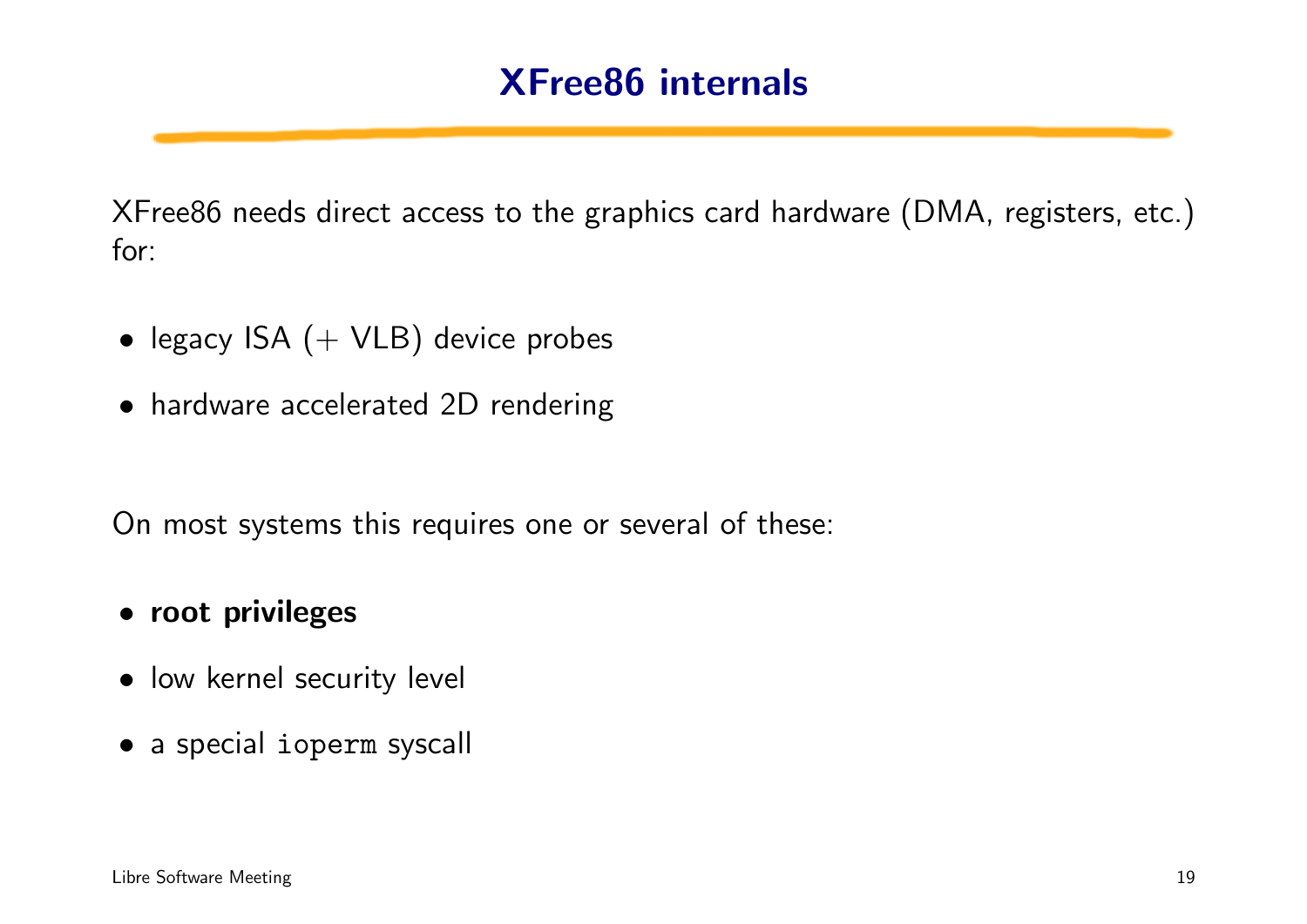### Kernel security levels

An \*BSD feature.

if securelevel  $= 1$  some operations are prohibited:

- lowering securelevel
- accessing physical memory through /dev/mem
- other file system operations, out of scope here

 $X$ Free86 needs /dev/mem access on i386 and alpha  $\rightarrow$  cannot run with  $securelevel=1$ 

 $\rightarrow$  The "aperture" driver is a special /dev/mem driver that restricts accesses to the memory above the physical memory, and to the BIOS and interrupt vectors.

PCI only architectures can provide a better access control through a vga pci driver.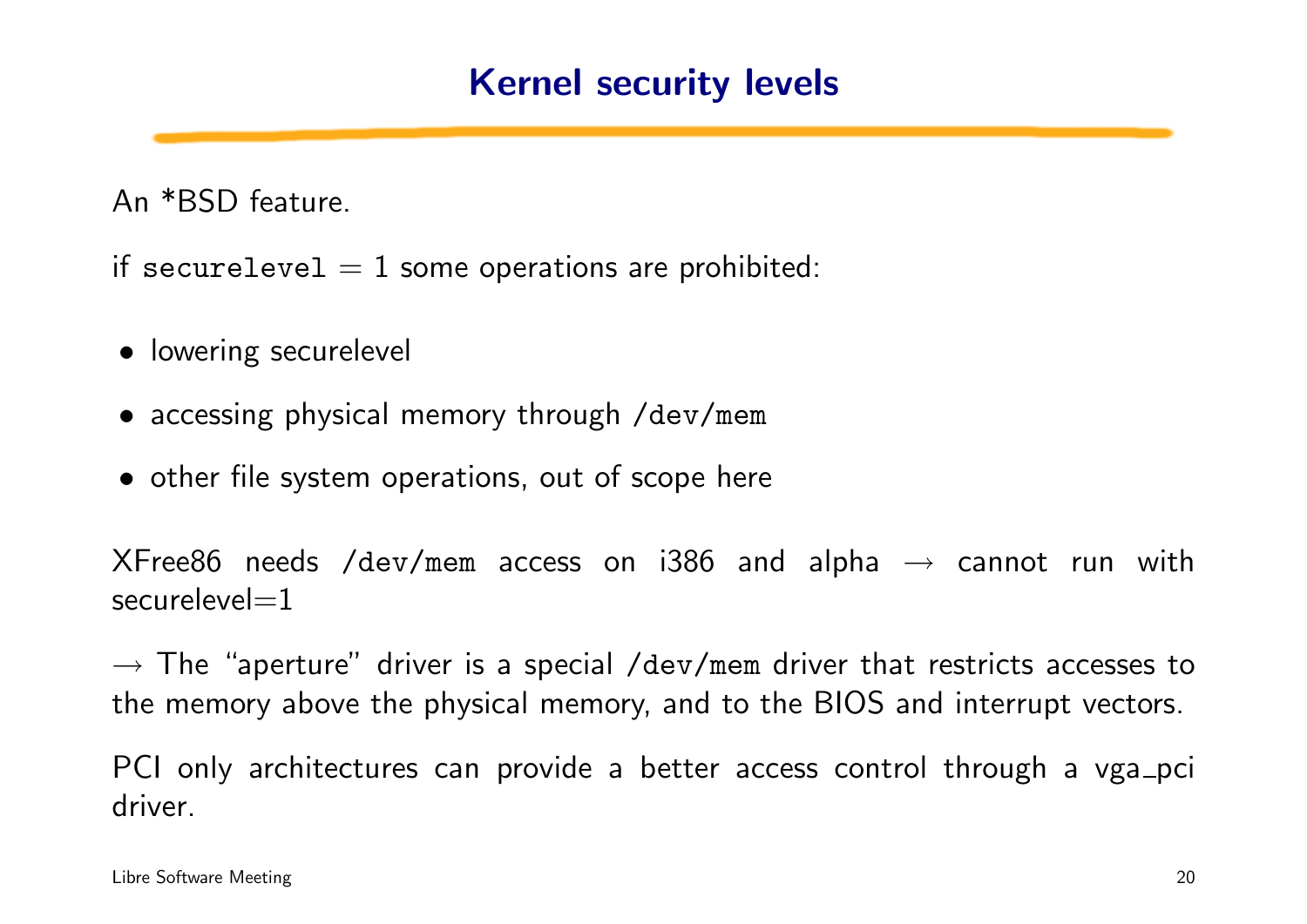### Lowering the privileges

Most of the operations that need root privileges are done during startup.

- move all privileged operation as early as possible in the startup sequence
- switch to a non privileged id once done

The XFree86 version shipped with OpenBSD 3.2 was using this technique.

Problems: • reopening the mouse device after a VT switch

• correct synchronization for startx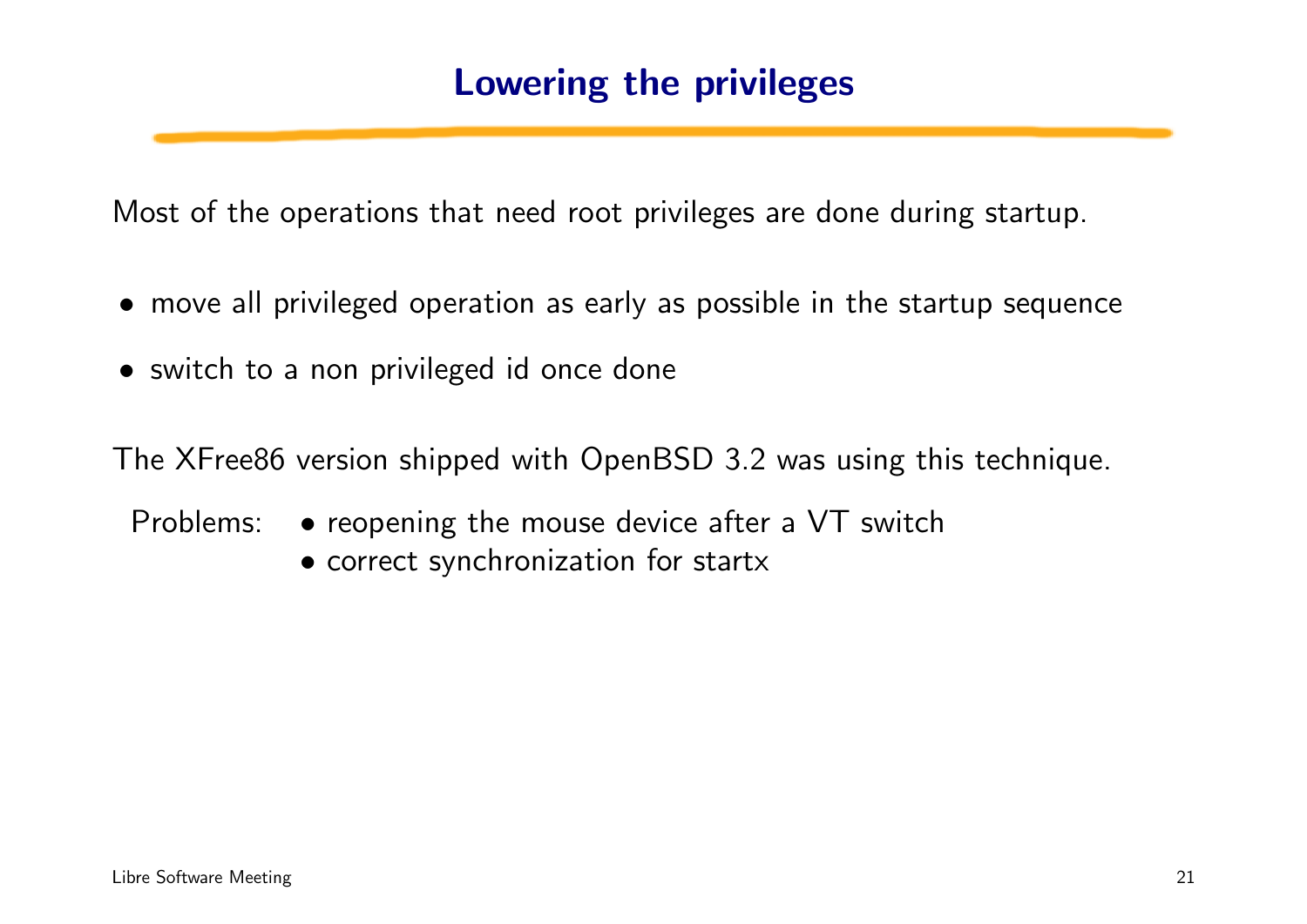Technique developed by Niels Provos for the SSH server.

Can be used in the X server for privileged operations that need to be done any time (VT switches)

While the main process is running privileged, fork a child that will keep the privileges.

Then change uid in the main process (lower privileges).

Use a pipe to send requests  $\ell$  get data back from the privileged child.

The child makes strict controls on what it accepts to do.

The child's code is kept small and simple  $-i$  easy auditing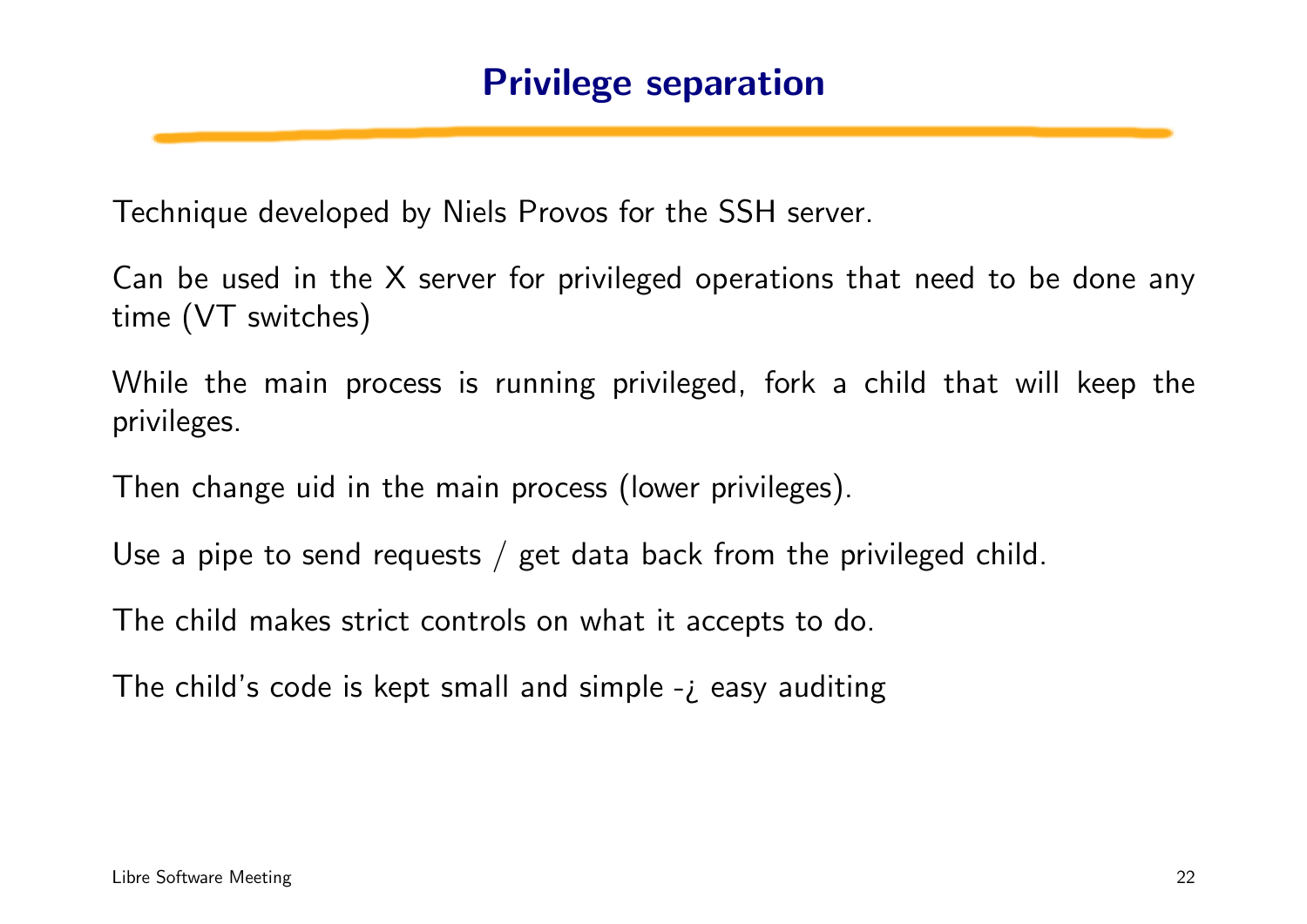### Privilege separation for XFree86

As shown above, most privileged operations can be done early

Two remaining operations:

- (re)opening input device after a VT switch
- sending a signal to the process that started the X server to notify that it's ready to accept connections.

Shipped in OpenBSD 3.3, being ported to XFree86-current on systems that provide file-descriptor passing.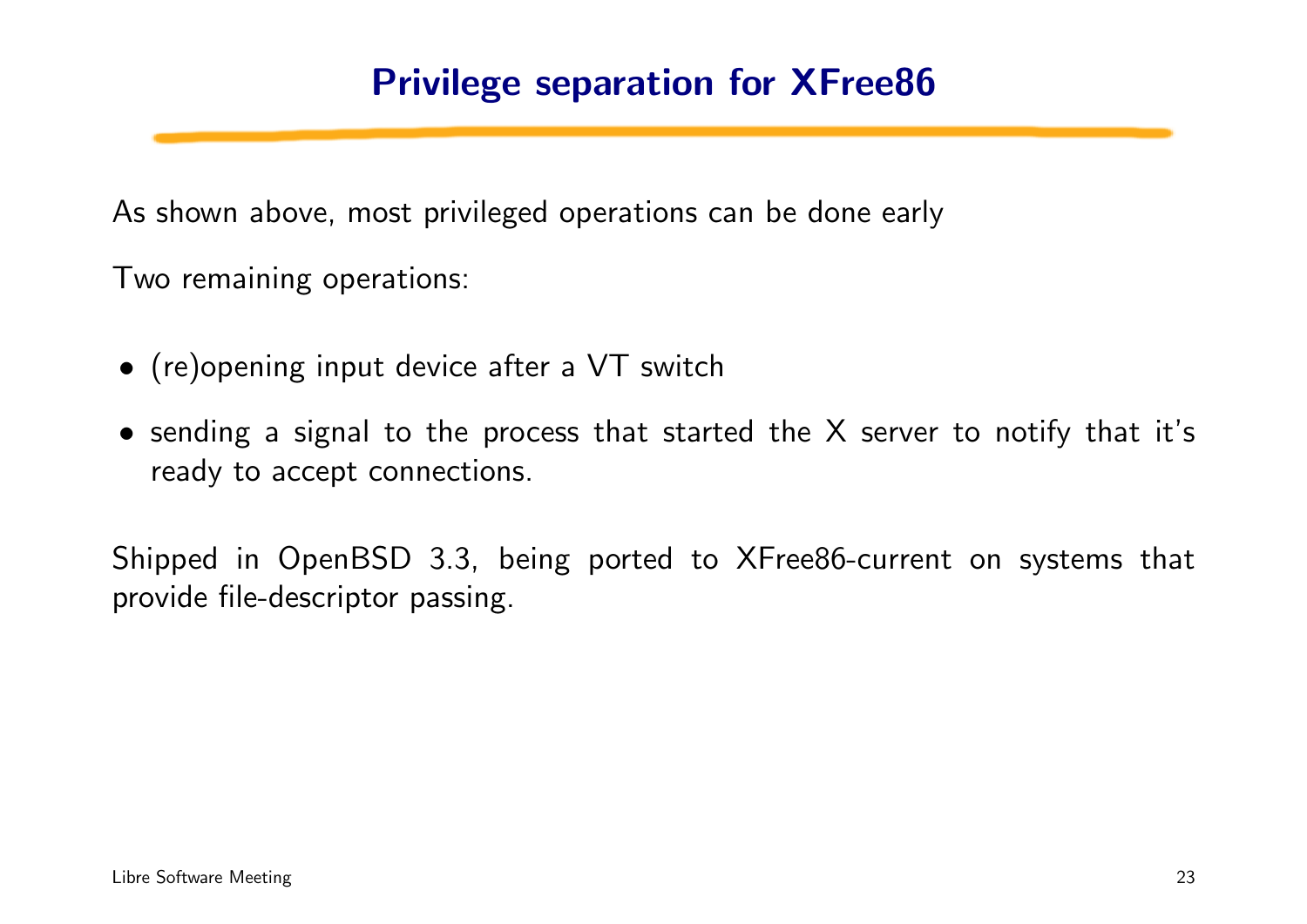### Privilege separation for XFree86

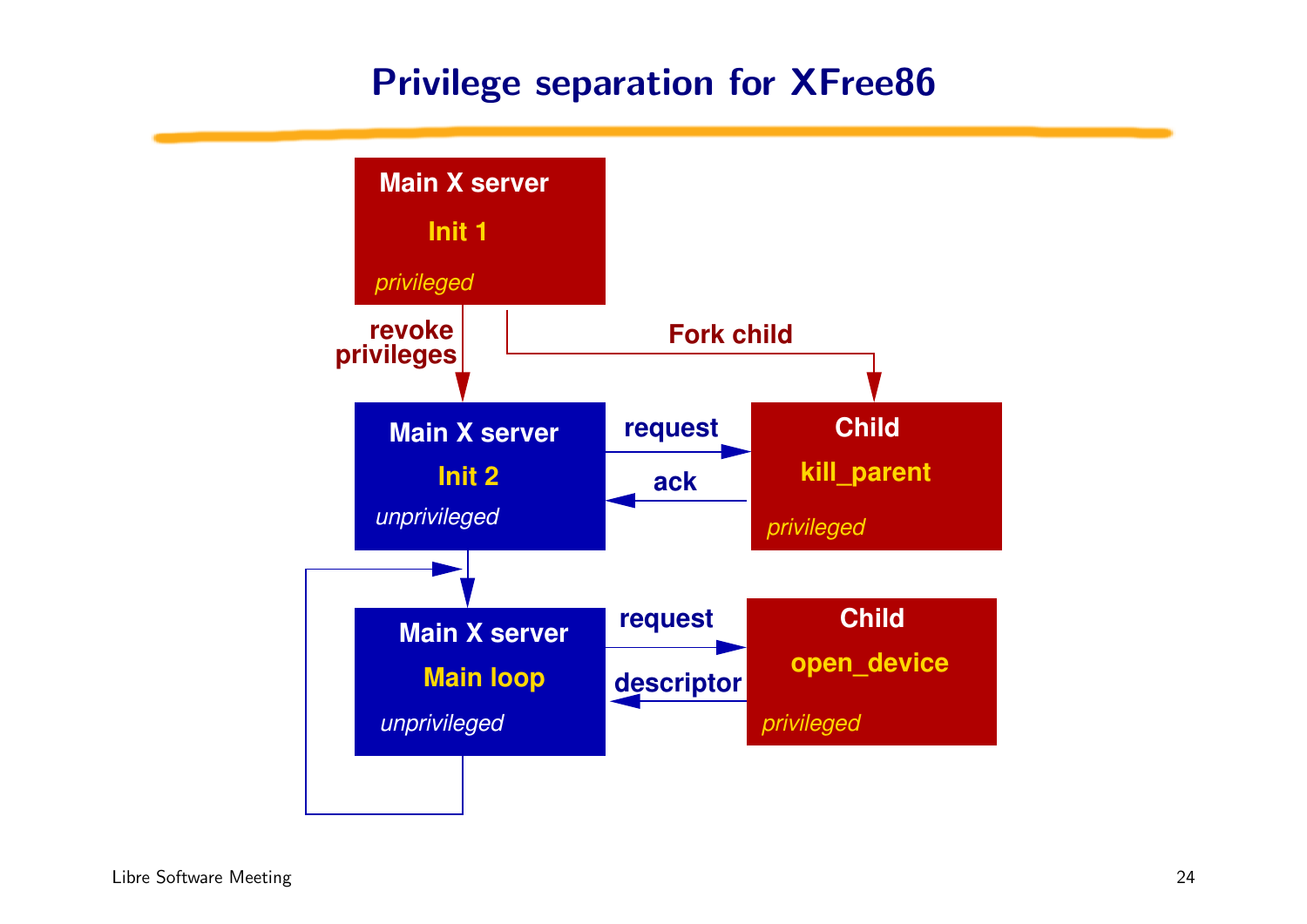### Using systrace to control XFree86 privileges

systrace is another tool by Niels Provos.

Allows to define a policy that allows/denies system calls

Makes it possible to do controlled privilege elevation.

Available on Linux, NetBSD, OpenBSD, Mac OS X.

Used with a standard XFree86 server

Much finer grain.

Still some issues.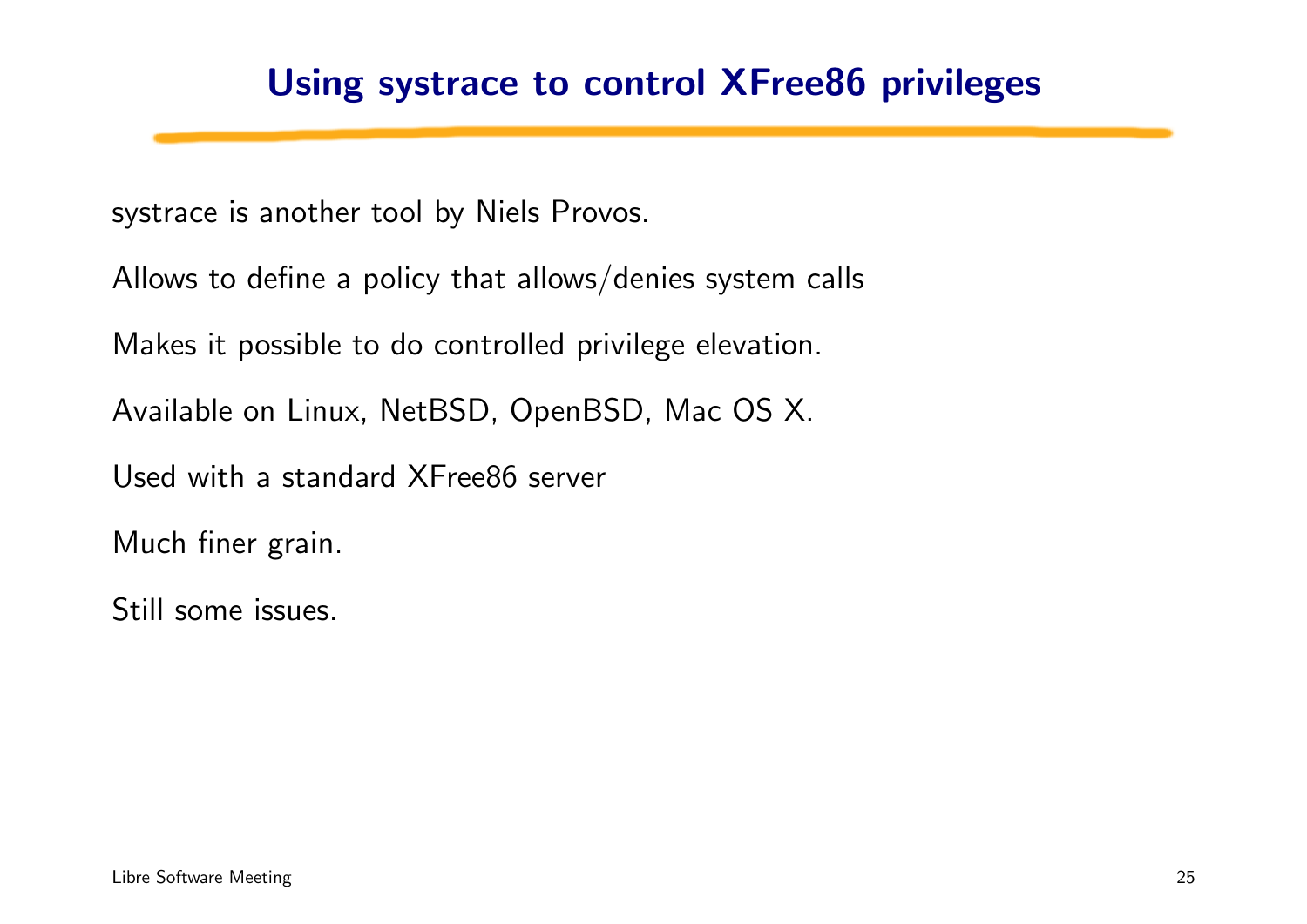#### An experimental systrace policy for the X server

root# systrace -a -c 35:35 XFree86

(Only privilege elevation lines are shown)

Policy: /usr/X11R6/bin/XFree86, Emulation: native native-rename: filename eq "/var/log/XFree86.0.log" and filename $[1]$  \ eq "/var/log/XFree86.0.log.old" then permit as root native-fswrite: filename eq "/var/log/XFree86.0.log" then permit as root native-fswrite: filename eq "/tmp/.tX0-lock" then permit as root native-fsread: filename eq "/tmp/.X0-lock" then permit as root native-fswrite: filename eq "/tmp/.X0-lock" then permit as root native-open: filename match "/dev/tty\*" then permit as root native-fswrite: filename eq "/dev/mem" then permit as root native-fswrite: filename eq "/dev/xf86" then permit as root native-sysarch: true then permit as root native-kill: true then permit as root native-open: filename match "/dev/\*mouse\*" then permit as root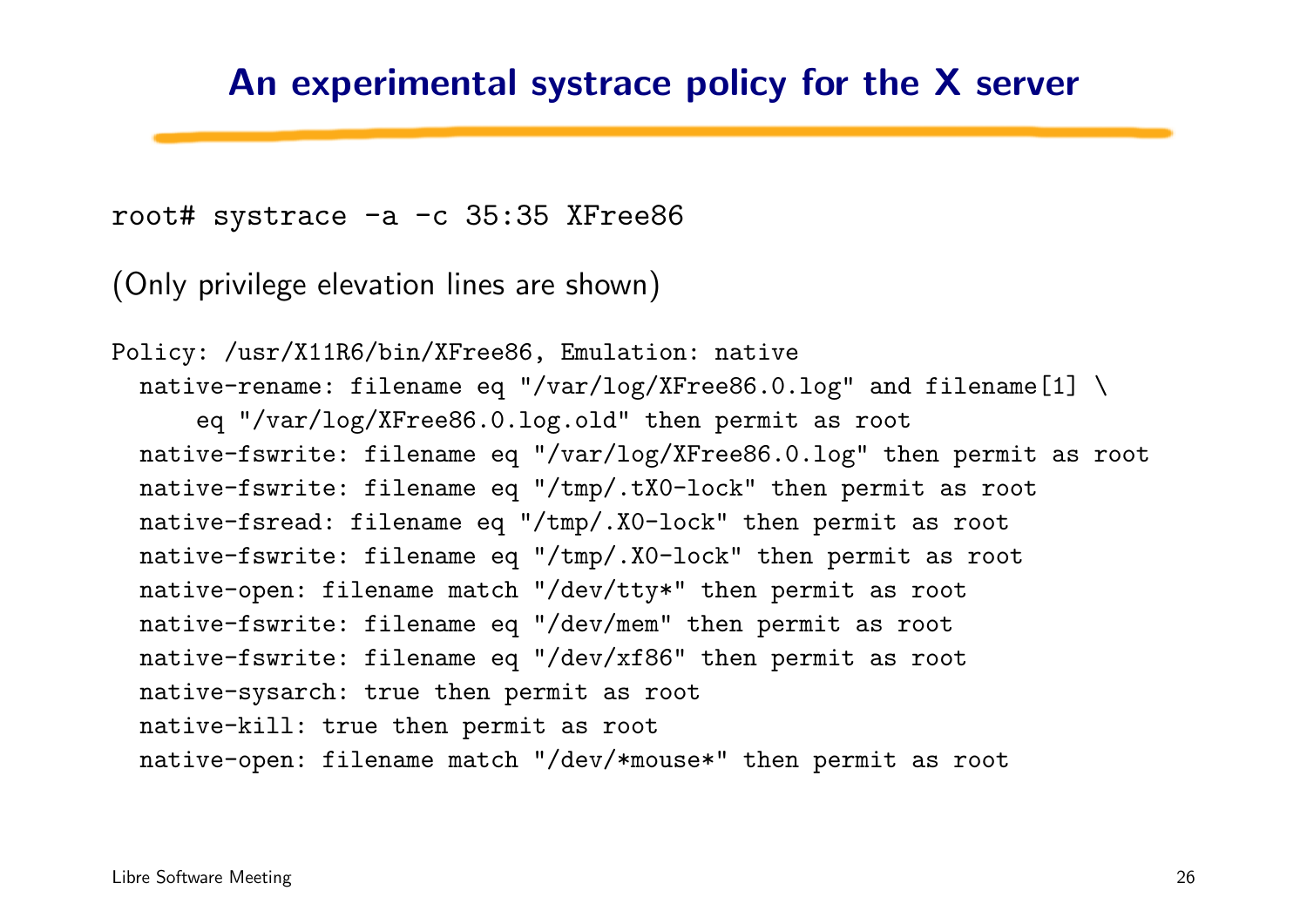### XFree86 policy - other rules

native-fsread: filename eq "/var/run/ld.so.hints" then permit native-fsread: filename match "/usr/lib" then permit native-fsread: filename match "/usr/lib/lib\*.so.\*" then permit native-fsread: filename eq "/usr/X11R6/lib" then permit native-fsread: filename match "/usr/X11R6/lib/lib\*.so.\*" then permit native-fsread: filename eq "/etc/X11/XF86Config" then permit native-fsread: filename eq "/etc/X11/XF86Config-4" then permit native-fsread: filename eq "/etc/malloc.conf" then permit native-link: filename eq "/tmp/.tX0-lock" and filename[1] eq "/tmp/.X0-lock" then permit native-fsread: filename eq "/var/log/XFree86.0.log" then permit native-fswrite: filename eq "/tmp/.X11-unix" then permit native-fsread: filename eq "/tmp/.X11-unix" then permit native-fswrite: filename eq "/tmp/.X11-unix/X0" then permit native-bind: sockaddr eq "/tmp/.X11-unix/X0" then permit native-fsread: filename eq "/etc/X0.hosts" then permit native-fsread: filename match "/usr/share/zoneinfo/\*" then permit native-fsread: filename match "/usr/X11R6/lib/X11/fonts/\*" then permit native-fsread: filename match "/usr/local/lib/X11/fonts/\*" then permit native-fsread: filename match "/usr/X11R6/lib/X11/locale/\*" then permit native-fswrite: filename eq "/dev/tty" then permit native-fswrite: filename match "/dev/ttyC\*" then permit native-fsread: filename eq "/dev/apm" then permit native-fsread: filename eq "/usr/X11R6/lib/X11/rgb.txt" then permit native-fsread: filename eq "/usr/X11R6/lib/X11/XKeysymDB" then permit native-fsread: filename match "/usr/X11R6/lib/modules" then permit native-fsread: filename match "/usr/X11R6/lib/modules/\*" then permit native-fsread: filename eq "/etc/X11/xserver/SecurityPolicy" then permit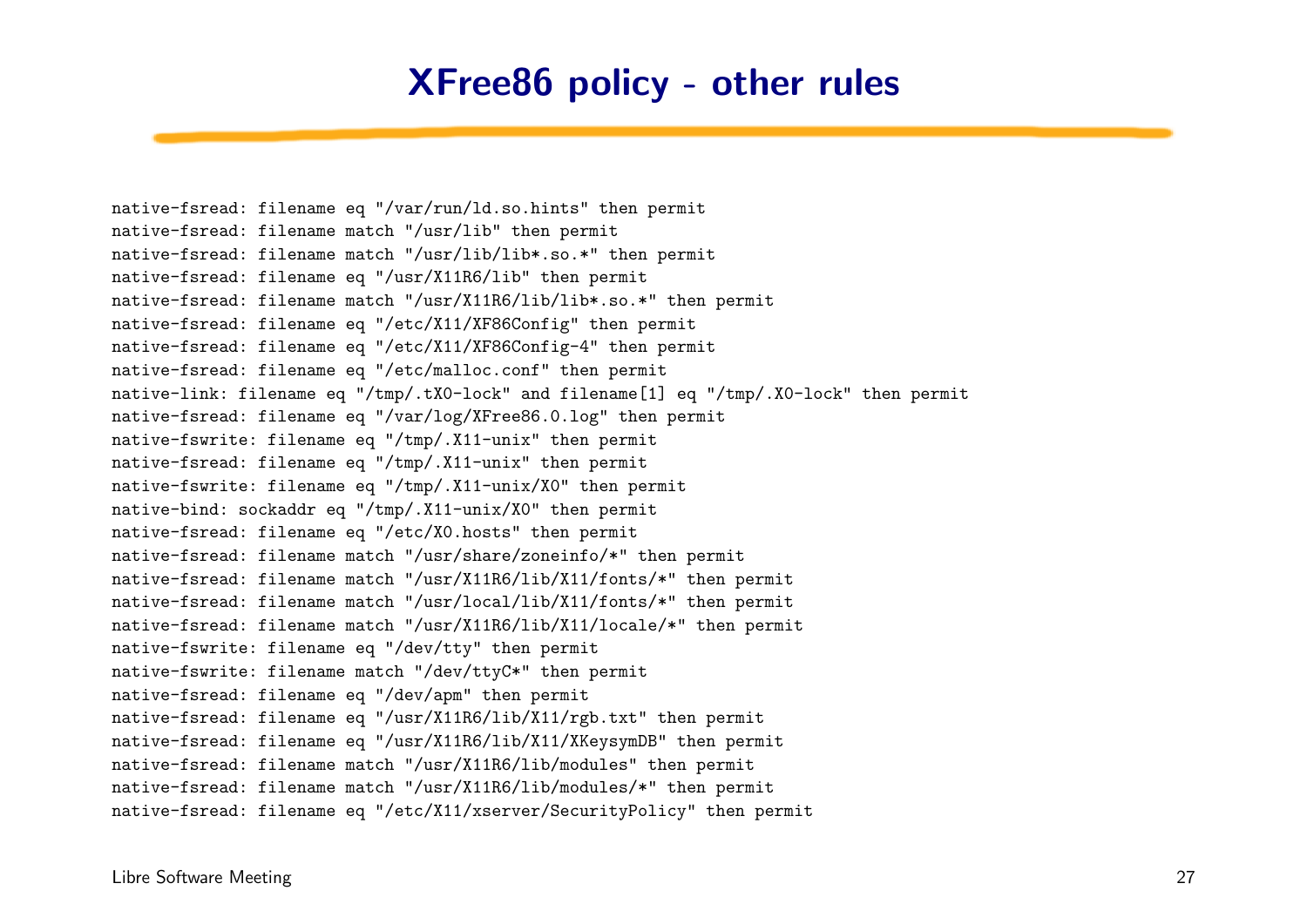native-fsread: filename eq "/etc/X11/xkb/X0-config.keyboard" then permit native-fsread: filename match "/etc/X11/xkb/\*" then permit native-fsread: filename eq "/var/tmp/server-0.xkm" then permit native-fswrite: filename eq "/var/tmp/server-0.xkm" then permit native-fsread: filename match "/<non-existent filename>: \*" then permit native-fsread: filename eq "/usr/share/nls/C/libc.cat" then native-chdir: filename eq "/etc/X11/xkb" then permit permit

native-issetugid: permit native-mprotect: permit native-mmap: permit native-\_\_sysctl: permit native-fstat: permit native-close: permit native-read: permit native-mquery: permit native-sigprocmask: permit native-break: permit native-geteuid: permit native-getuid: permit native-getrlimit: permit native-write: permit native-getpgrp: permit native-getpid: permit native-sigaction: permit native-setitimer: permit native-umask: permit native-getppid: permit native-gettimeofday: permit native-setpgid: permit native-kqueue: permit native-kevent: permit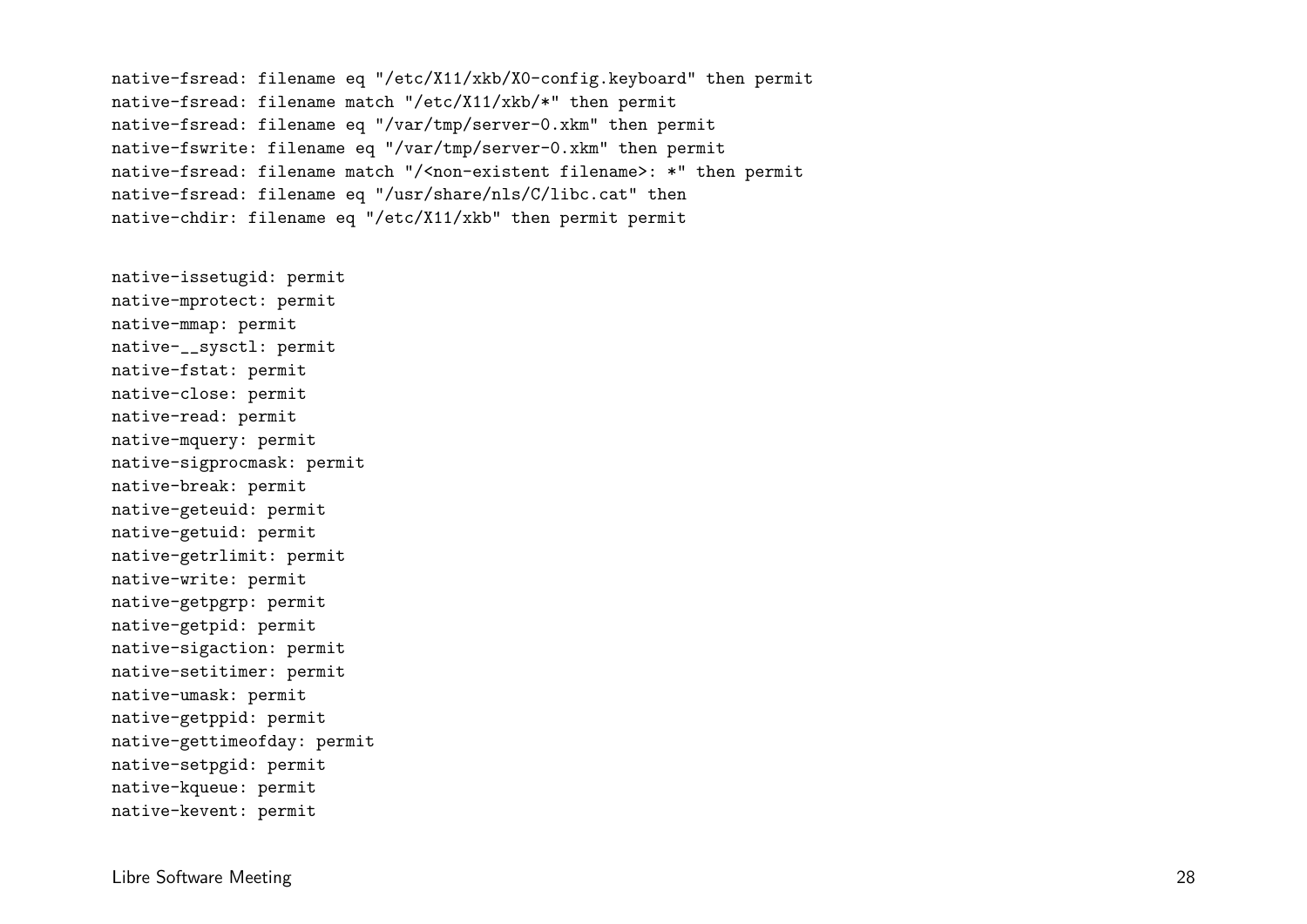```
native-munmap: permit
native-nanosleep: permit
native-shmget: permit
native-shmctl: permit
native-pipe: permit
native-fork: permit
native-wait4: permit
native-getgid: permit
native-setgid: gid eq "35" then permit
native-setuid: uid eq "35" and uname eq "_x11" then permit
native-dup2: permit
native-execve: permit
native-select: permit
native-sigreturn: permit
native-exit: permit
native-ioctl: permit
native-fcntl: permit
native-fstatfs: permit
native-getdirentries: permit
native-lseek: permit
native-sigsuspend: permit
native-getrusage: permit
native-fchmod: fd eq "0" and mode eq "444" then permit
native-socket: sockdom eq "AF_INET" and socktype eq "SOCK_STREAM" then permit
native-socket: sockdom eq "AF_UNIX" and socktype eq "SOCK_STREAM" then permit
native-setsockopt: permit
native-bind: sockaddr eq "inet-[0.0.0.0]:6000" then permit
native-listen: permit
native-getsockname: permit
```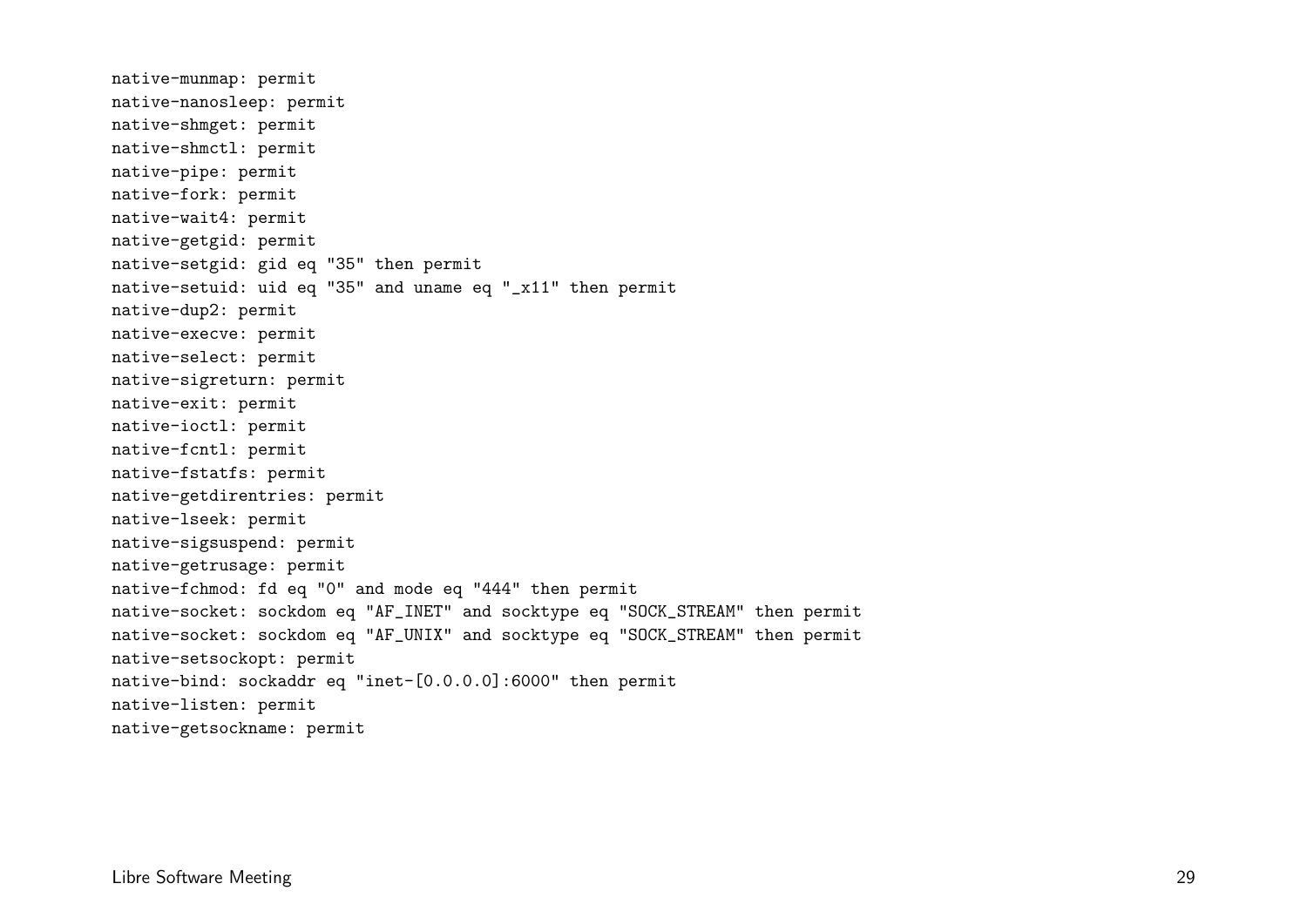### Chapter 4

# Miscellaneous issues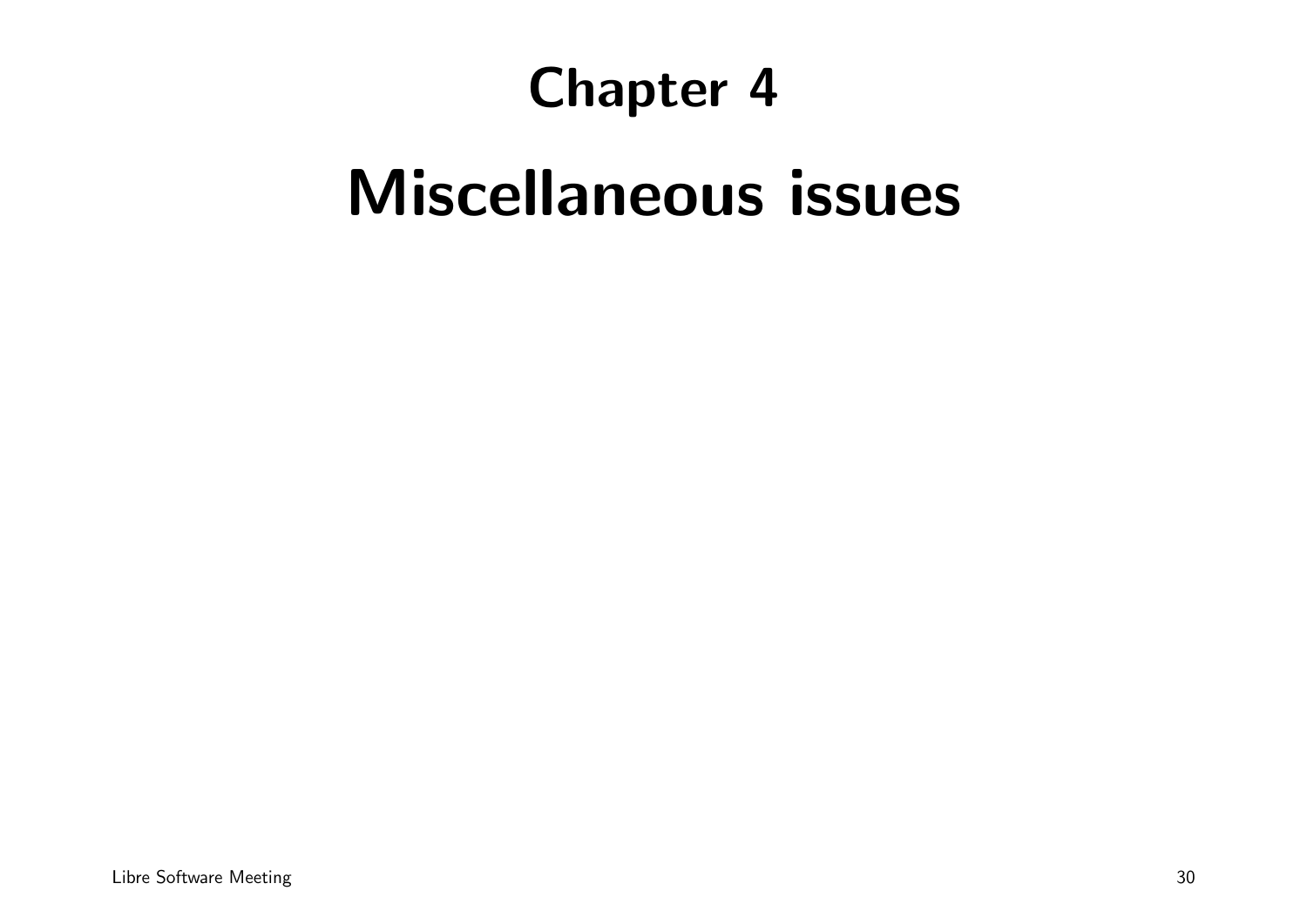### The font server

Used to be run as root.

Need to trust font data.

TrueType font renderers have a byte-code interpreter. Is it safe?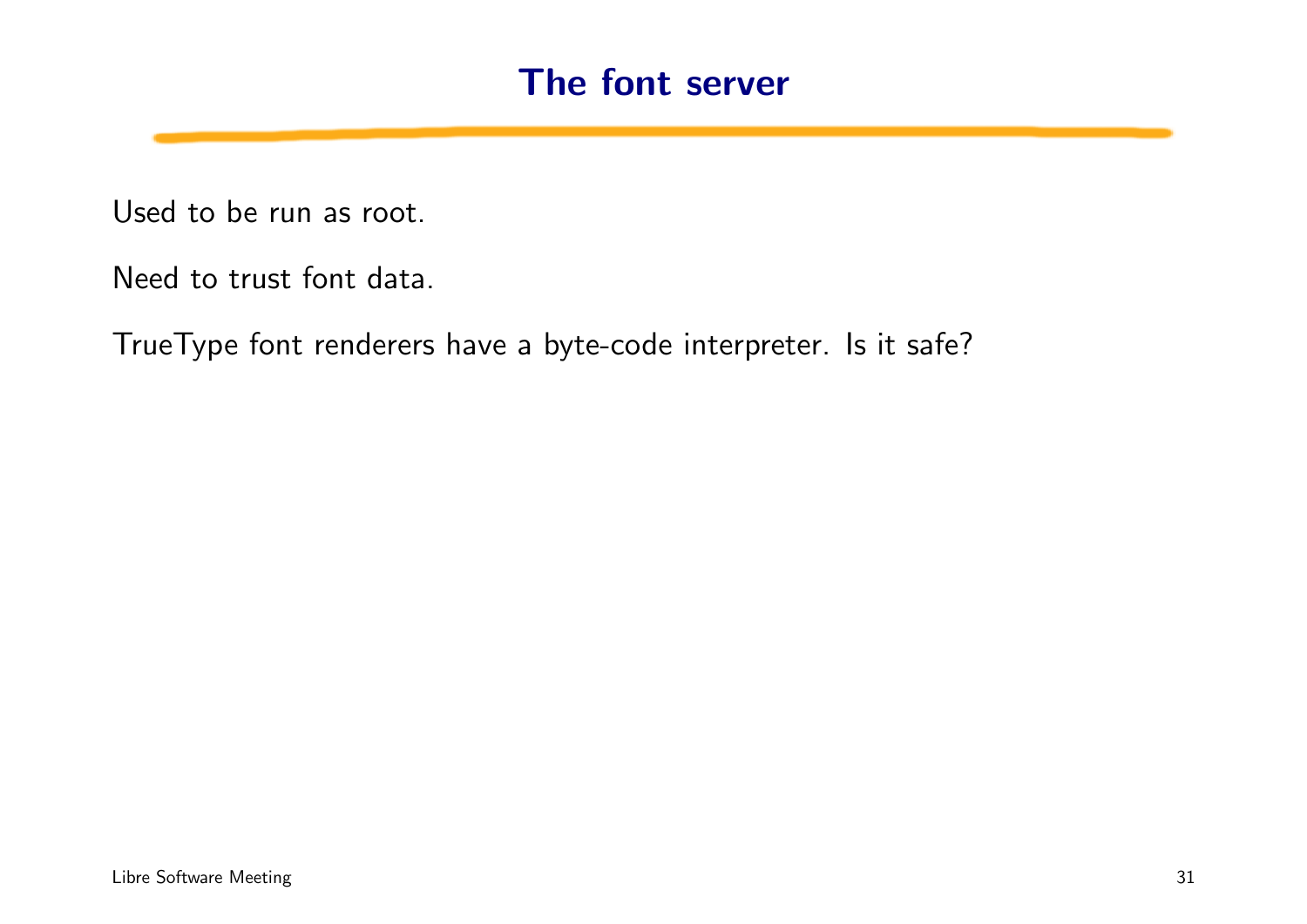### XDMCP

The protocol used to manage X terminals

Issues too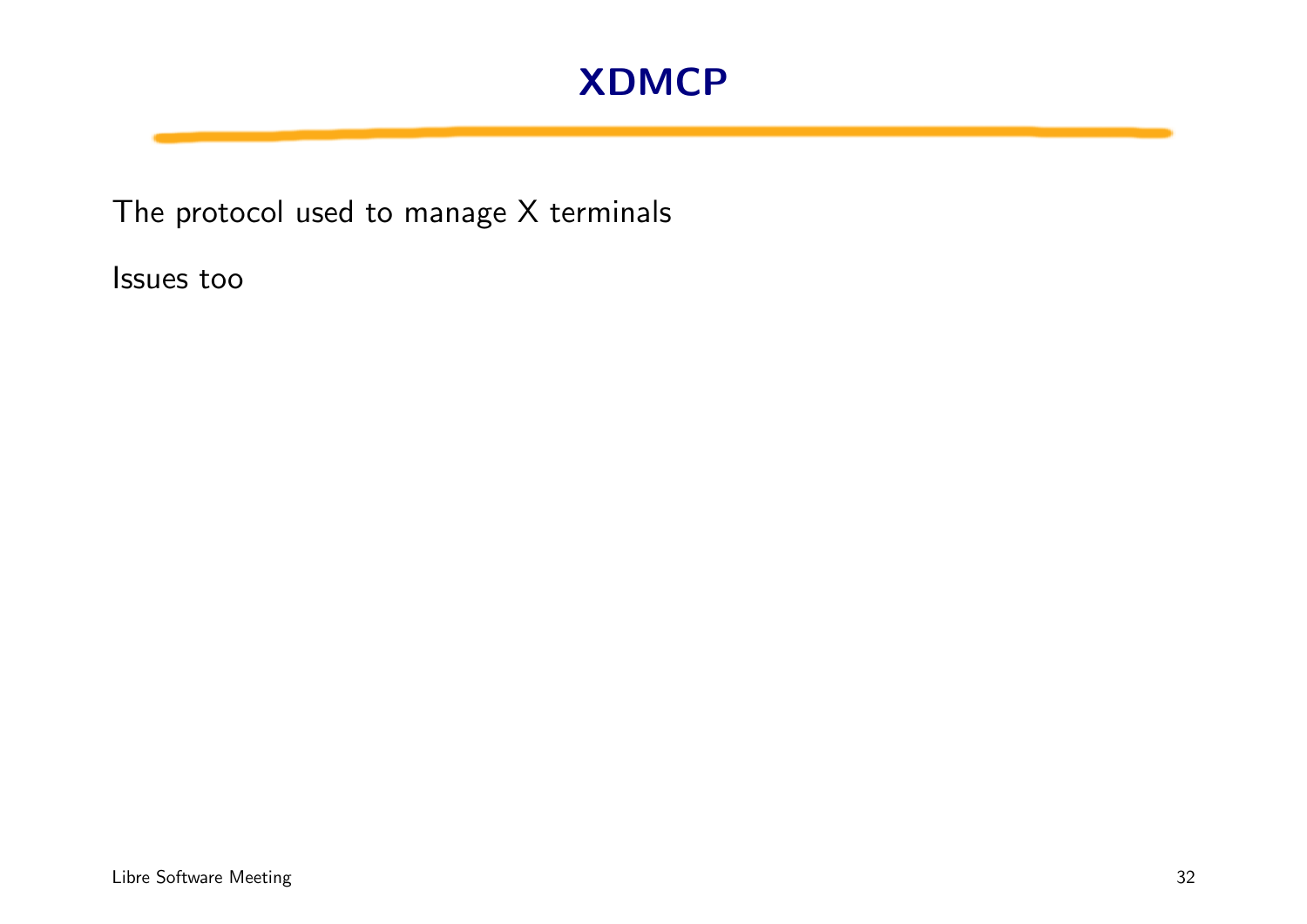Technique developed in OpenBSD and other systems: one page is either writeable or executable but not both at the same time.

Makes exploit almost impossible to write

The XFree86 module loader is not compatible with WˆX on i386. :-(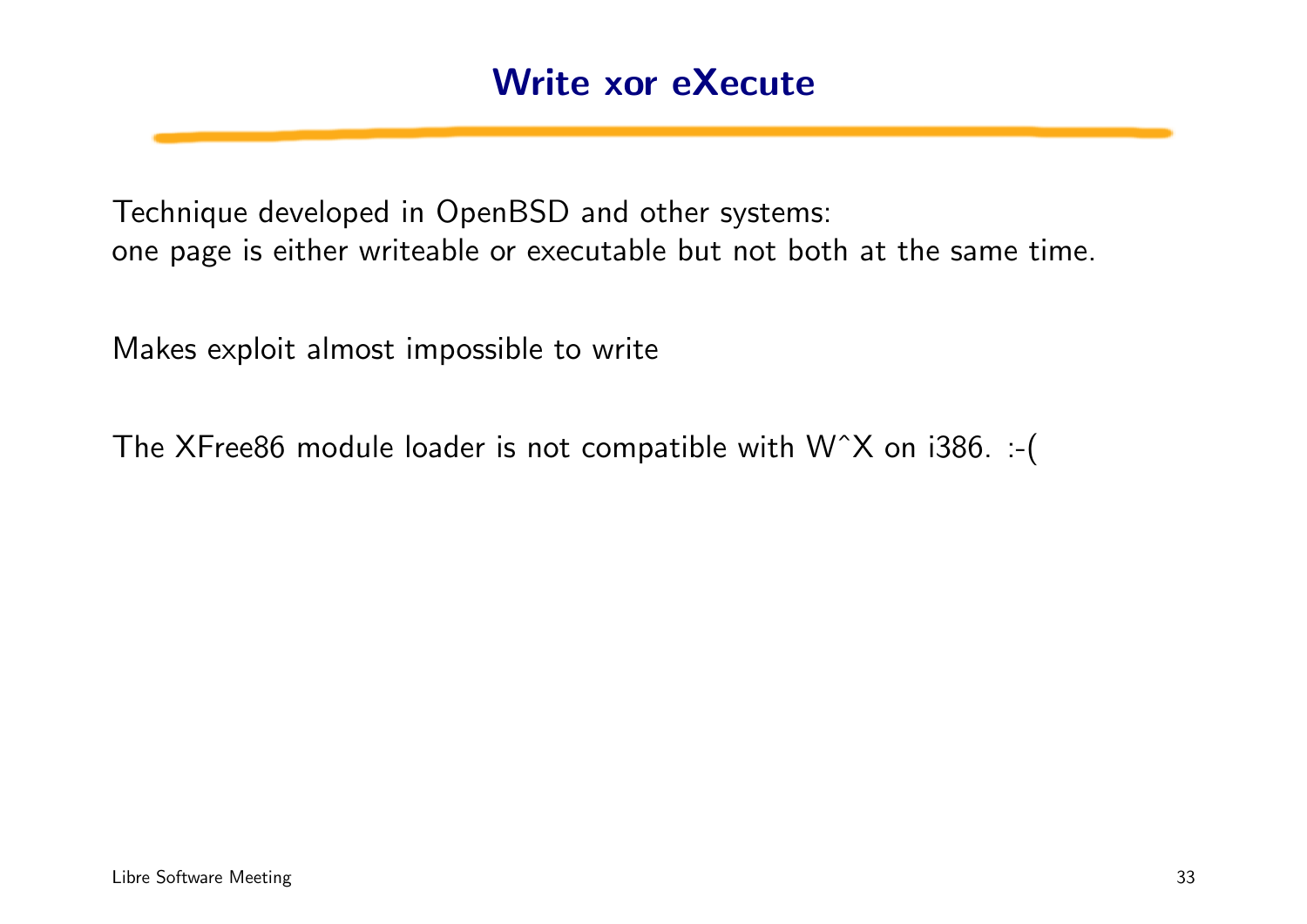Theo de Raadt has suggested some of the idea that were implemented to lower the X privileges.

Niels Provos and Marc Espie have provided some of the code that is used in the X privilege separation code.

Todd Fries and many OpenBSD developers for testing and finding bugs in the code.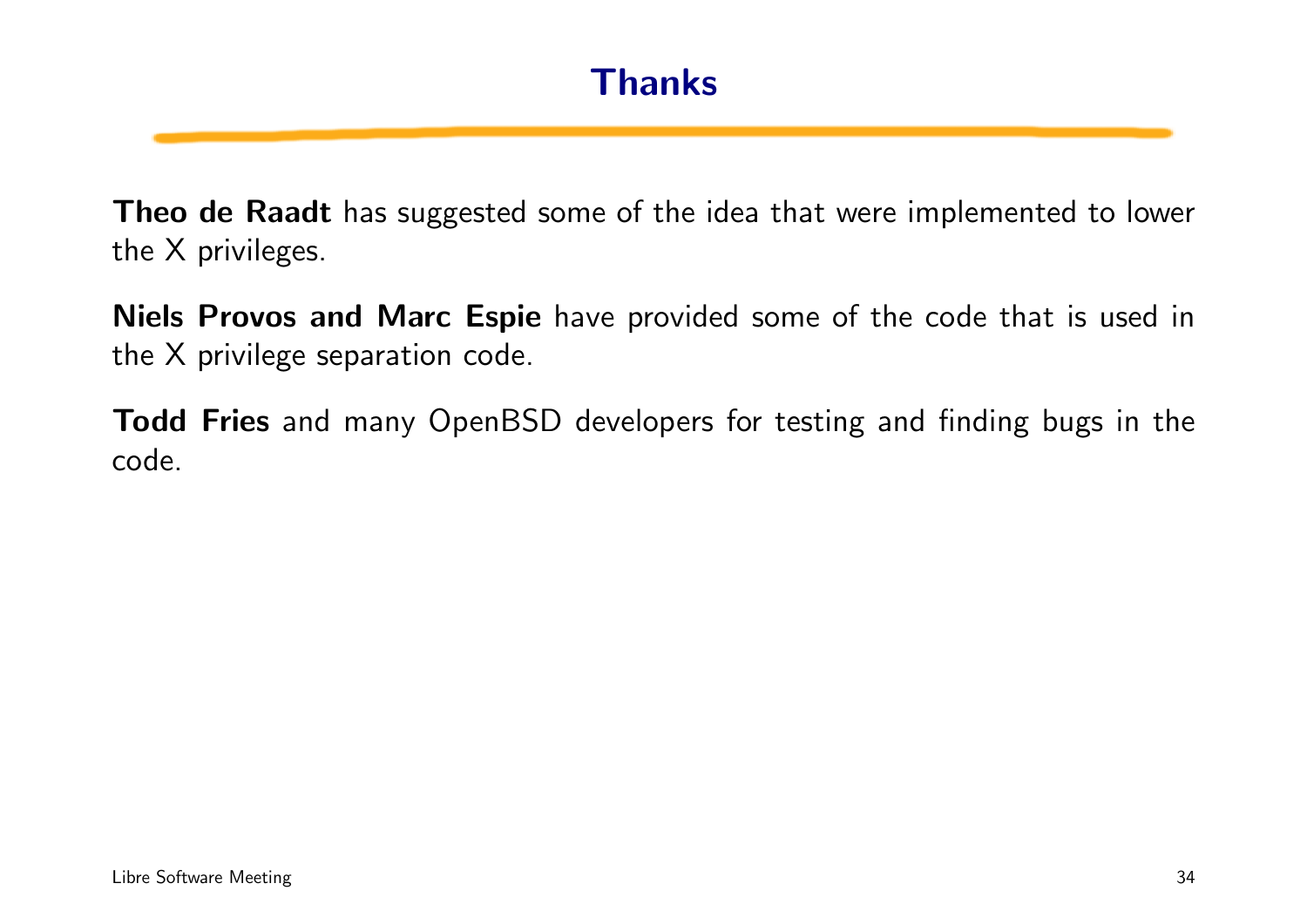### **Bibliography**

- 1. Unix manual page, section 7. Xsecurity X display access control.
- 2. L. Mui and E. Pearce. X Window System Administrator's Guide, volume 8 of The Definitive Guides to the X Window System. O'Reilly, October 1992.
- 3. D. P. Wiggins. Security extension specification. Technical Report Version 7.1, X Consortium, Inc., November 1996.
- 4. D. J. Barret and R. Silverman. SSH, The Secure Shell: The Definitive Guide. O'Reilly, January 2001.
- 5. Niels Provos. Preventing privilege escalation. In 12th USENIX Security Symposium, Washington, DC, August 2003. [http://www.citi.umich.edu/](http://www.citi.umich.edu/techreports/reports/citi-tr-02-2.pdf) [techreports/reports/citi-tr-02-2.pdf](http://www.citi.umich.edu/techreports/reports/citi-tr-02-2.pdf).
- 6. Niels Provos. Improving host security with system call policies. In 12th USENIX Security Symposium, Washington, DC, August 2003. [http://www.](http://www.citi.umich.edu/techreports/reports/citi-tr-02-3.pdf) [citi.umich.edu/techreports/reports/citi-tr-02-3.pdf](http://www.citi.umich.edu/techreports/reports/citi-tr-02-3.pdf).